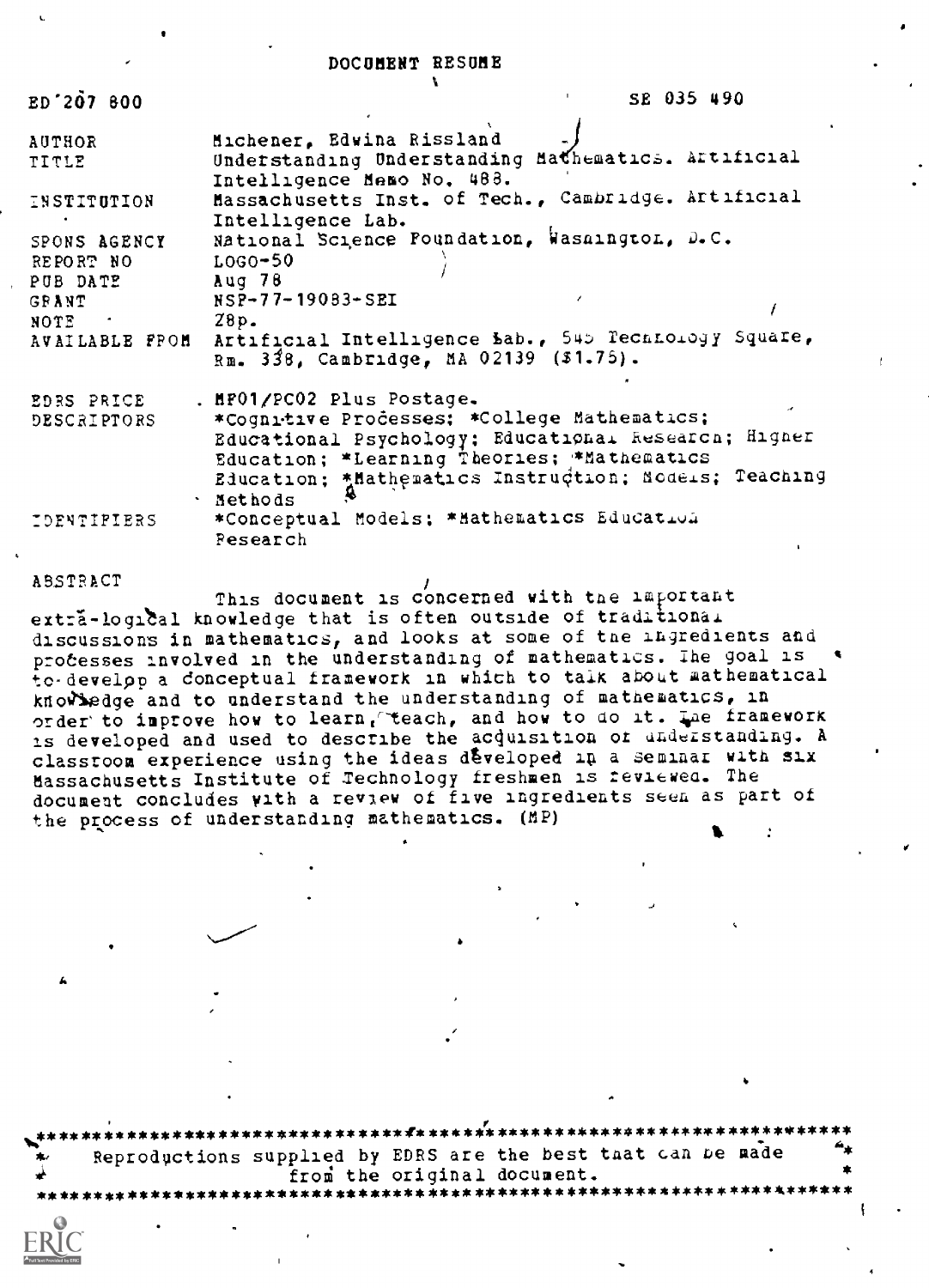### MASSACHUSETTS INSTITUTE OF TECHNOLOGY ARTIFICIAL INTELLIGENCE LABORATORY

4

A 1 MEMO - 488 O C AI MEMO-188-<br>CO COO MEMO-50<br>CO COO MEMO-50

 $\overline{C}$ 

 $\mathcal{I}$ 

U.S. OFPARTMENT OF AF NAY vhal...MStitute of e

 $\mathcal{N}^{\mathcal{C}}$  . The contract of  $\mathcal{N}^{\mathcal{C}}$ 

,

)4I

August 1978

### UNDERSTANDING UNDERSTANDING MATHEMATICS

by

### EDWINA RISSLAND MICHENER

#### Abstract

In this paper we look at some of the ingredients and processes involved in the understanding of mathematics We analyze elements of mathematical knowledge, organize them in a coherent way and take note of certain classes of items that share noteworthy roles in understanding We thus build a conceptual.framework in which to talk about mathematical knowledge. We then use this representation to describe the acquisition of understanding We also report on classroom experience with these ideas

The work reported in this paper wat supported in part by the National Science Foundation (under grant number 77 19083SE1) and conducted at the Artificial Intelligence Laboratory, Massachusetts Institute of Technology, Cambridge, Massachusetts The views and conclusions contained in this paper are thuse of the author and should not be interpreted as necessarily representing the official policies, either expressed or implied, of the National Science Foundation or the United States Government

ti

 $10844640$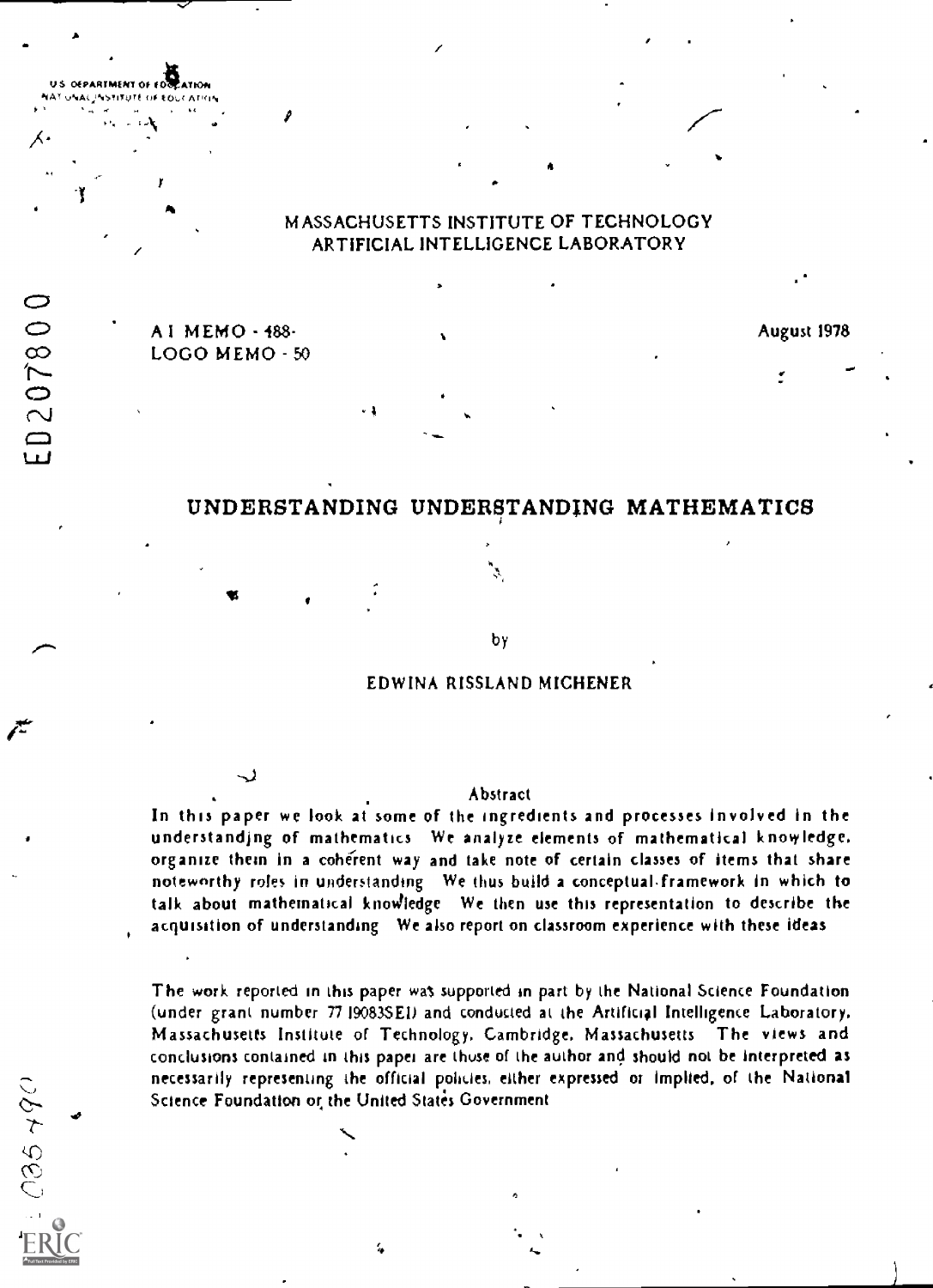| ٠<br>Introduction                                  |   |    |
|----------------------------------------------------|---|----|
| 2 An Epistemology of Mathematical Knowledge        |   |    |
| 21 Examples. Results and Concepts                  |   | 2  |
| 22 Dual Relations                                  |   | 4  |
| 23 Epistemological Classes                         |   | 5  |
| 24 A Representation Framework                      |   | 10 |
| 3 Understanding as an Active Process               | 1 | 12 |
| 3.1 Questions that Probe and Proinpt Understanding |   | 14 |
| 32 Knowledge Involved in Understanding             |   | 17 |
| 33 Understanding A Theory as a Whole               |   | 18 |
| <b>Classroom Applications</b><br>4.                |   | 18 |
| 41 A Theorem Proving Anecdote                      |   |    |
| 4.2 Some Comments on Problem Solving'              |   | 21 |
| <b>Understanding Mathematics</b><br>5.             |   | 22 |

Table of Contents

 $\overline{\mathbf{c}}$ 



tion and the second second second second second second second second second second second second second second second second second second second second second second second second second second second second second second

÷

Ł.

Ŷ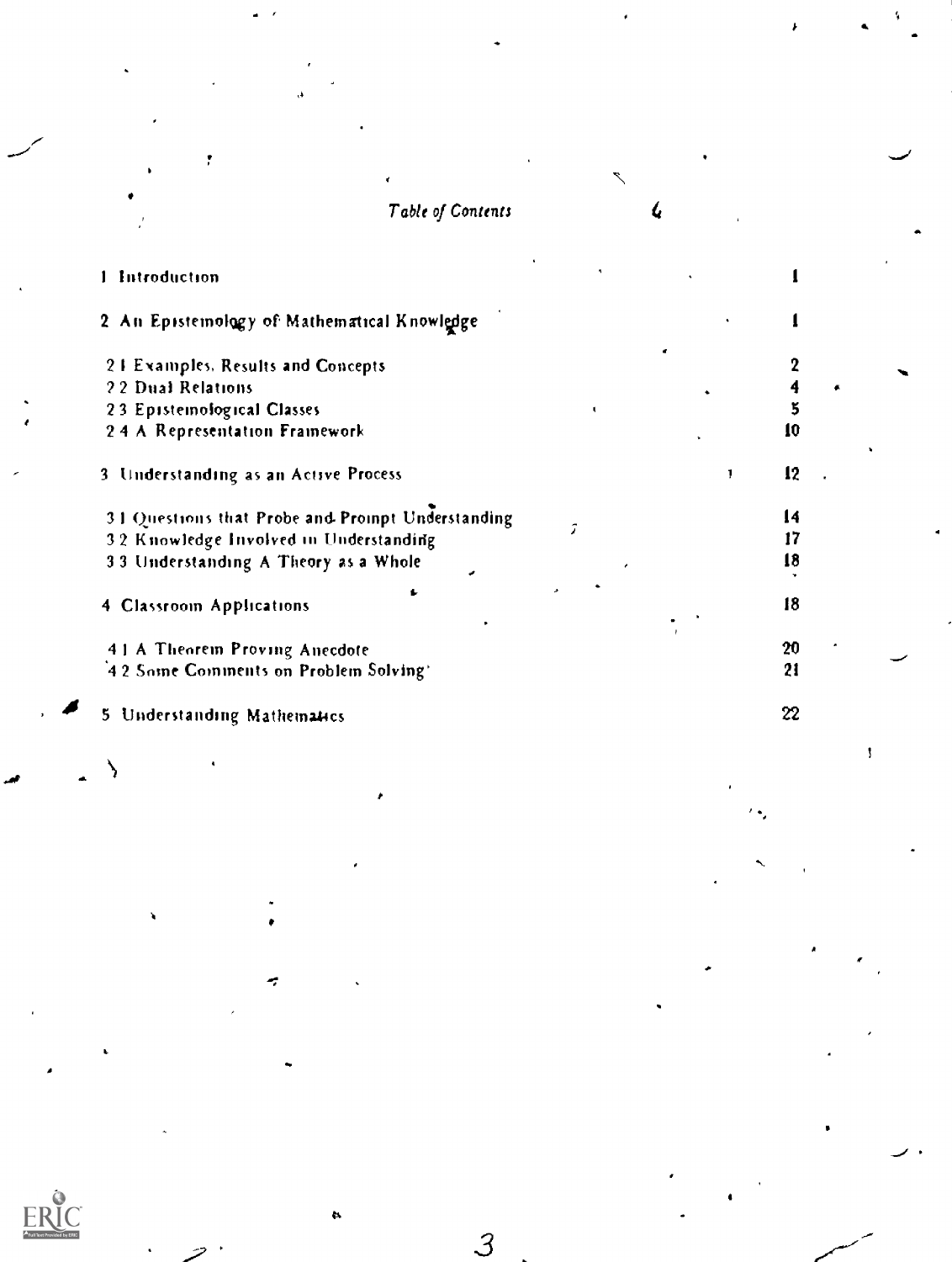N.,

e

4

I,

# I. Introduction

...

When a mathematician says he understands a mathematical theory, he possesses much more knowledge than that which concerns the deductive aspects of theorems and proofs. He knows abciut examples and heuristics and how they are related He has a sense of what to use and when to use it, and what is worth remembering He has an intuitive feeling for the subject, how it hangs together, and how it relates to other theories He knows how not to be swamped by details, but also to reference them when he needs them

This paper is concerned with this important extra-logical knowledge that is often' outside of traditional discussions in mathematics. The goal is to develop a conceptual framework in which to talk about mathematical knowledge and to understand the undei standing of mathematics in order to improve how to fearn, teach, and do mathematics

Poiya once remarked that, "A well-stocked and well-organized body of knowledge is an asset to the problem solver Good organization which renders the knowledge readily available may be even more important than the extent of the knowledge"  $[18, p \ 85]$  The same is true for aspects of mathematics other than problem solving Thus, our first task is to seek answers to the questions "What are the ingredients of mathematical knowledge, there types and their functions?", "How can this knowledge be organized and represented?"

## 2. An Epistemology of Mathematical Knowledge

M"

This section presents a conceptual framework for mathematical knowledge that is based, on the role of various kinds of knowledge in the understanding of mathematics in general and of mathematical theories in particular This epistemology is based on material found in textbooks, lecture notes, discussions, and protocols of neophyte and expert mathematicians, it reflects the experience of teachers, students and practitioners of mathematics Where there were alternatives for classifying and representing knowledge, the one choosen was that that best fit the author's experiences in learning and in helping students to learn mathematics The reader is cautioned that this epistemology is not complete and exhaustive, that is, it does not represent all aspects of mathematical knowledge -

When one analyzes the knowledge that mathematicians -- students and professionals the when they do and explain mathematics, it becomes clear that there are several kinds of mathematical knowledge (1) clusters of strongly bound plecei of information, such as the statement of a theorem, its name, its proofssl, an evaluation of its importance, which can be taken together to comprise a single *item*, such as a theorem, and (2) relations between the items such as the logical connections between theorems

 $\mathcal{I}^{\lambda}$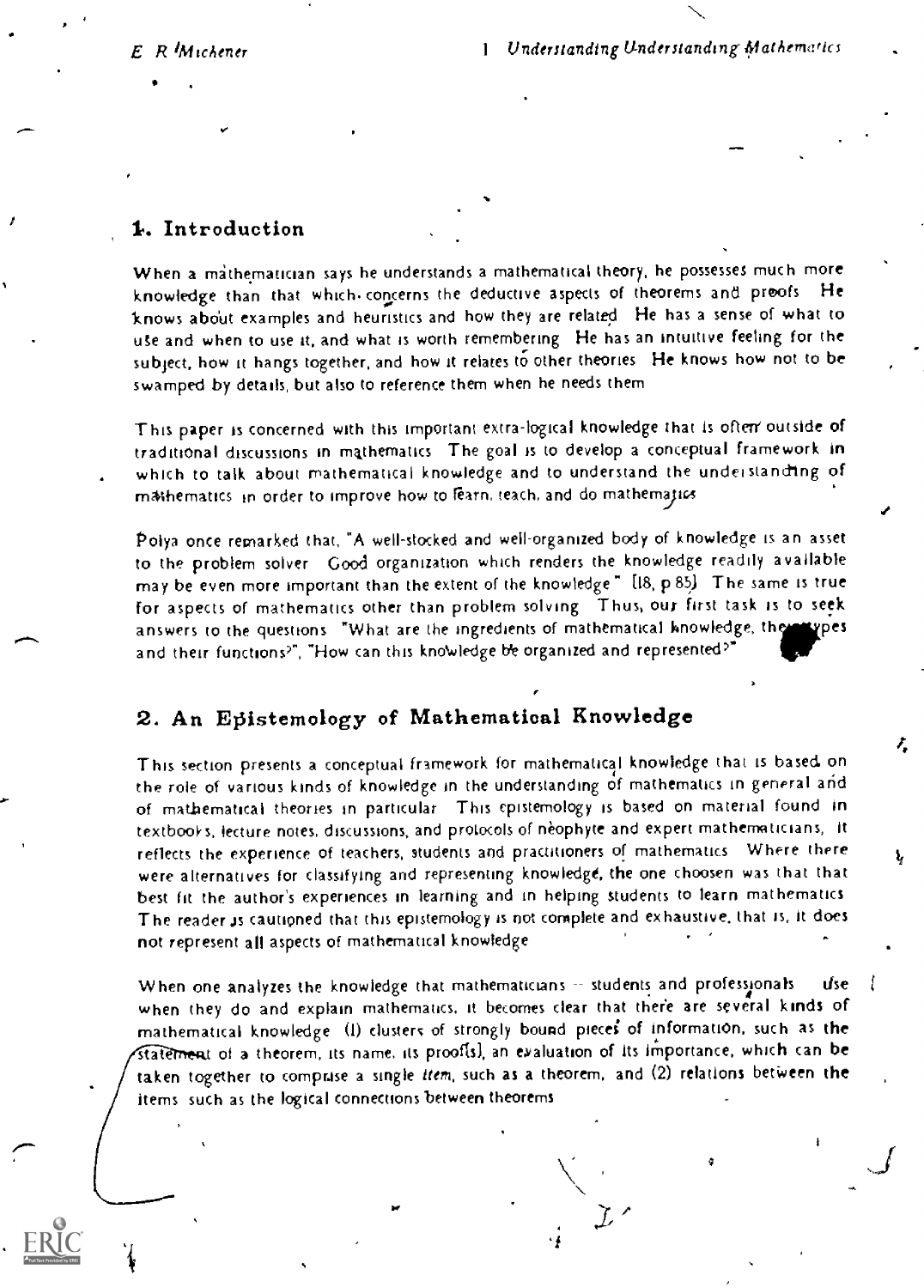$\overline{\phantom{0}}$ 

# , 2.1 Exarnyles, Results and Concepts

We can distinguish three major categories of items results, which contain the traditional logical-deductive elements of mathematics, i.e., theorems, examples, which contain illustrative material. and concepts which contain mathematical definitions and heuristic notions and advice

Results can be organized by the relation of *logical support* in which  $A \rightarrow B$  means that result A is used to prove result B For instance in the theory of unique factorization, (8), before one can prove that every integer can be uniquely factored, one must first prove supporting results on the Euclidean algorithm and the greatest common divisor Results together with the relations of logical support comprise Results space

The collection of examples also has a natural relation Examples can be organized by the relation of constructional derivation in which  $A \rightarrow B$  means that example A is used to construct example B For instance, the Cantor set is constructed from the unit interval by the process of "deleting middle thirds"  $(7, 22)$ , and thus, unit interval  $\rightarrow$  Cantor set

 $0$   $\frac{1}{\sqrt{1-\frac{1}{n}}}\int$  the unit interval

define sequence of sets by deleting middle thirds

 $0$  ( )  $1$  $0 \quad ( ) \quad ( ) \quad ( ) \quad ( )$  $0(0.1)$ ....( )....( )...() p4.

limiting set is the Cantor set

Cantor functions and lingher dimensional Cantor sets can also be constructed from the unitinterval and the Cantor set (4, 7, 22)

The following cluster of examples is familiar to everyone's arithmetic experience. One starts with the natural numbers N, and then builds the integers Z by introducing non positive integers, say. by doing subtractions Quotients then lead to the rational numbers Q, from which one can build the real numbers R, by filling in the "gaps" If one goes on to study elementary number theory, one then builds more examples, such as the Gaussian integers  $Z[i]$ , the field of integers modulo a prime ZIpZ, and the p adic numbers  $Q_p$ . These examples can be organized according  $\beta$  their constructional relations

ر،

Í.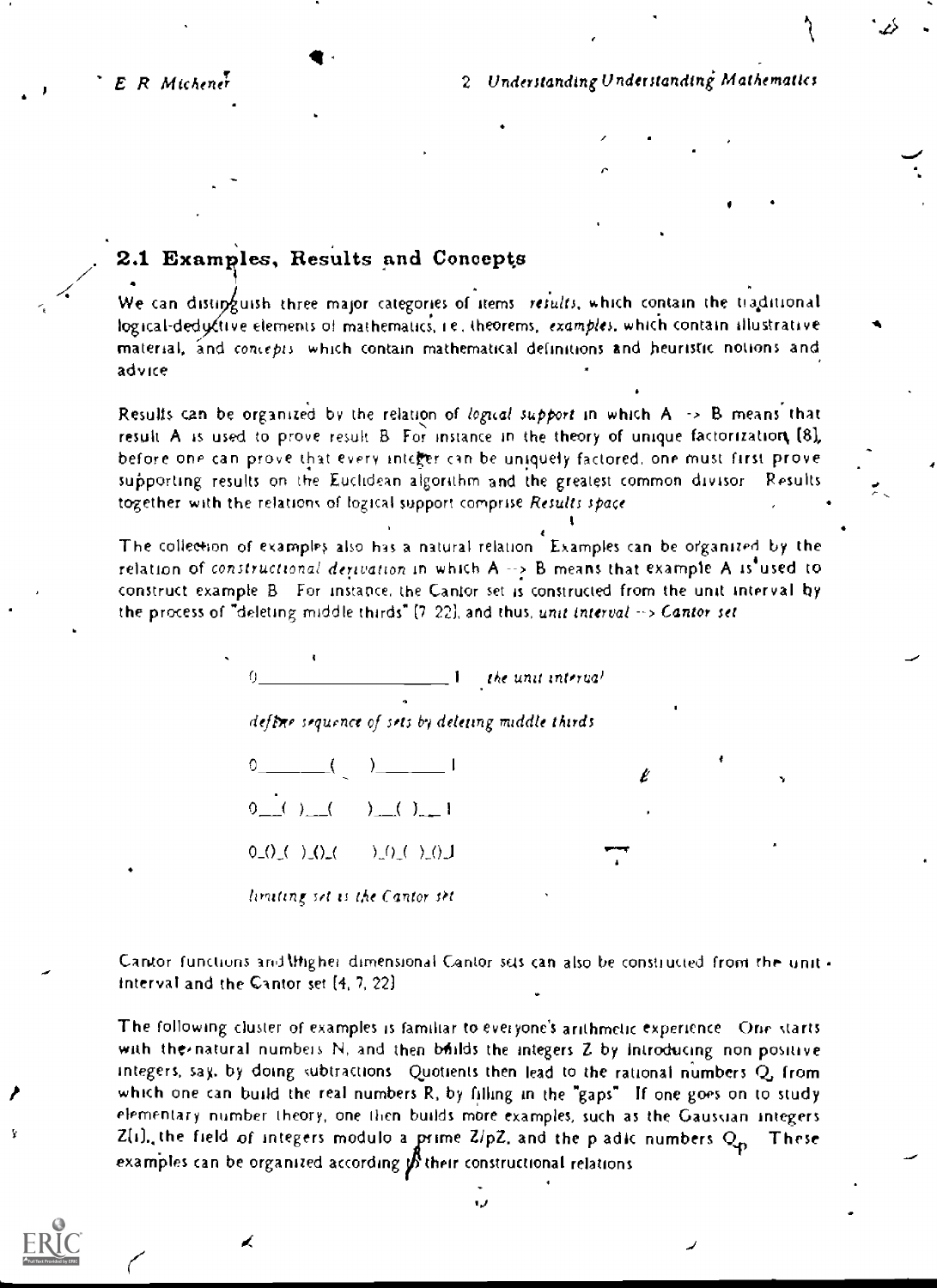E R Michener <sup>3</sup> Understanding Understanding Mathematics.



 $-1$ 

The p-adic numbers have arrows coming from both  $Q$  and Z/pZ since either can be used to construct  $\overline{\textbf{Q}}_0$  ( $\overline{\textbf{Q}}_0$  can be constructed from  $\overline{\textbf{Q}}$  by completion of Cauchy sequences with respect to a metric rist like the construction of the reals R from  $Q_i$  or from Z/pZ by an algebraic construction involving "inverse limits" [2]) The point is that there ake two! constructional routes leading to  $Q_0$ , and thus a directed graph, and not simply a tree, is needed to show the relattons

Examples have some general properties worth noting (I) pictures are an Integral part of many examples,  $(2)$  constructions are like procedures, (3) the pictures need not be static. In fact those shown for the Cantor set are merely a few frames from a sequence

The category of concepts includes both formal and informal ideas, that is, definitions and heuristics Definition's could alternatively be included In Results-space since they are the logical atoms from which the proofs are deduced This approach was not adopted, rather, they are included in Concepts-space to highlight the interdependence of ideas and keep track of conceptual dependencies as one's network of ideas grows Informal Ideas, e g,  $\sqrt{ }$ mega-principles" and "counter-principles" (see Section 23). often evolve from more formal ones, eg.-definitions, under the forces of such "genetic" processes [5, 14] as paraphrase [12], analogy, generalization, specialization  $[17]$ , and "monster-barring"  $[10]$ 

Concepts can be organized by the pedagogical judgement that concept A should be known about before concept B, which we shall call the relation of bedagogical ordering Sometimes it simply reflects the fact that concept A enters into the definition of concept B, at other times, it reflects expository, tastes For instance in studying arithmette properties of the integers, one needs to know about division before being able to talk about primes, once one  $\alpha$ knows, about primes, one can go on to discuss prime factorizations

A concept carr be expressed either as a declarative statement the familiar formulation of most mathematiqal definitions  $\mathbb{I}_1$  or as a procedure or the result of a procedure . Some concepts are most naturally expressed in declarative form, and others, such as the Gram  $\blacksquare$ Schmidt process, Gaussian elimination, Newton's method, aie most naturally expressed as procedures . Some concepts can be expressed in either way, such as "eigenvalue" which can be defined,either as the  $\lambda$  of Av= $\lambda$ v, or as a ro91 of the characteristic polynomial det(A =  $\lambda$ I) and  $\lambda$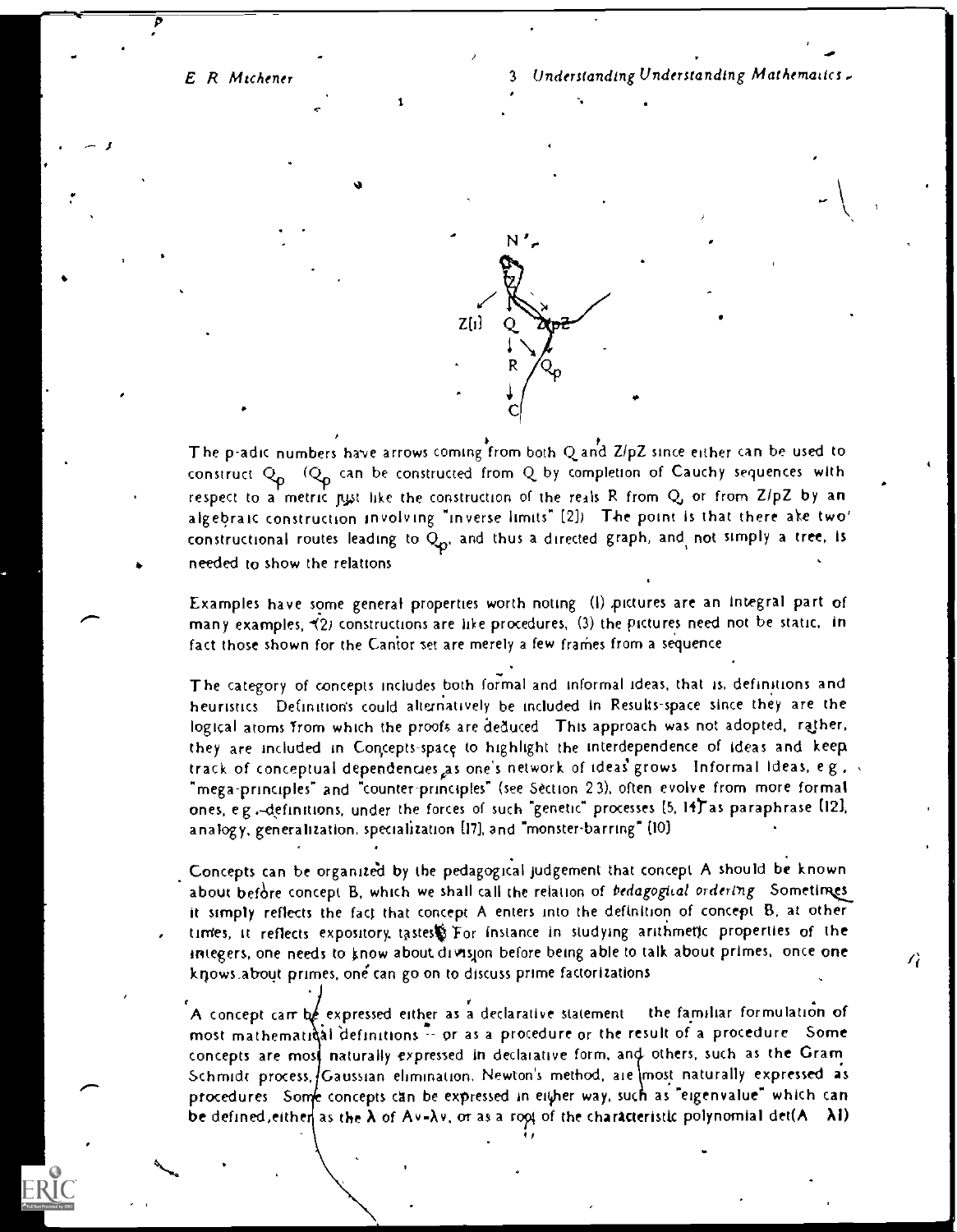I a strong the strong strong strong strong strong strong strong strong strong strong strong strong strong strong strong strong strong strong strong strong strong strong strong strong strong strong strong strong strong stro

4



- 0 The concept of "square root of a number" has aspects involving both declarative and procedural knowledge it can be thought of either as an "x" whose spiare is that number, or as the outcome of an algorithm like that taught in high school

Thus, mathematical knowledge can be structured by three major types of item/relation pairs -- examples/constructional derivation, results/logical support, and concepts/pedagogical ordering  $\cdots$  which establish three representation spaces for a mathematical theory Examples space, Resutts-space and Concepts-space. They are best shown as directed graphs where the direction matches the predecessor-successor ordering Inherent in the relations,

### 2'.2 Dual Relations I

When considering a theory item, one can decide whether to classify it as result, example or concept and then fit it into the appropriate representation space  $\mathbf{\hat{p}}\mathbf{y}$  determining its predecessors and successors One, can also consider items outside.of the epresentation space with which it is associated. *Dual relations* concern these inter-space felations. They are introduced to capture both the way in which one's attention moves easily between the three  $\sim$ types of items, and the naturalness with which we associate items that often seem to be  $\qquad$   $\,$ distantly r?lated in the senses defined by the in-space relations

Specifically, dual items are defined as follows.

The dual items of an example are the ingredient concepts and results needed to discuss or construct it, and the concepts and results motivated by it

The dual items of a result consist of the examples motivating it, the concepts needed to state and prove it, and the concepts and examples that are derived when from it

The dual items of a concept are the examples motivating it, the results laying the groundwork for it, and the examples illustrating it and the results proving things about it

Thus the dual of an item contains sets of the other two kinds of items

 $dual(an example) = {results}, {concepts}$  $dual(a result) = {examples}, {concepts}$  $dual(a \text{ concept}) = {examples}, {results}$ 

I The fise of the word dual here has no technical relation to its use in the theory of vector spaces, although there is Trieimphnil-cA1 corincolon

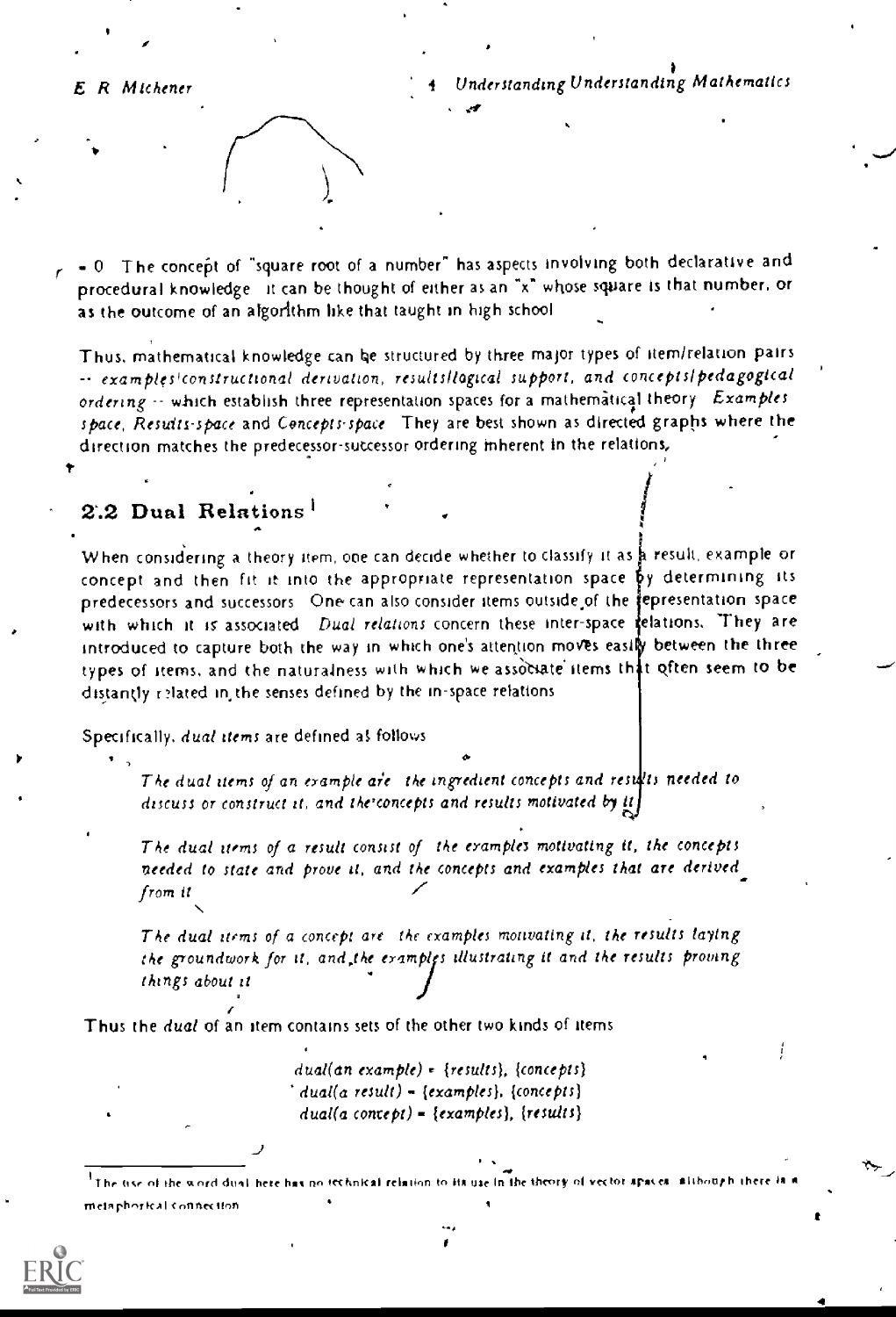$\begin{array}{ccc} & & & E K N \ \bigstar & & & \end{array}$ 

The subset of examples in the dual set of an item Is called the examples-dual, the subset of results, the results-dual, and the subset of concepts, the concepts-dual

The dual of an item can alternatively be sub-divided into subsets containing items that precede the item. in the understanding or development of a theory, the pre dual, those that, come after *Ahe item, the post-dual, and those that have neither a strong* "pre" nor "post" flavor To use Polya's words, the pre-dual items are "suggestive", and the post dual, "supportive" of an item (17. pp 4-5) For instance, concepts needed to prove a theorem would be Included in the pre-concepts-dual of the result

 $\cos^n x$ Two items are said to be related via the dual idea if they share common dual items. The mathematical world is full of dual relations the examples of the real numbers and the p adic numbers are related via the concept of completion, the concepts of measure and length  $\nu$  via the example of an interval (a,b), Pythagoras's Theorem and the Law of Cosines, via an example of a right triangle, concepts of continuity and differentiability, via the example of the absolute value function, concepts of countability and measure zero ate relied via the Cantor set, concepts of fixed points and the power of an operation, via the example of  $cos^n x$  '...

One can define various equivalence relations that are based upon the dual Idea For instance, two items are dual equivalent if their duals are equal Two dual equivalent results would share identical sets of concepts and examples, for instance Dual equivalent items are very similar and in many senses are the "same" and should be identified

Relation via the dual idea is extremely useful becapse it describes how we associate knowledge that is not necessarily closely related in the sense of the three relations operating within the three representation spaces. It also ties the spaces back together

### 2.3 Epistemological Classes .

Not all examples, results and concepts are equally important or serve the same function in one's understanding We group those that play noteworthy roles in understanding Into epistemological classes. These classes are not necessarily disjoint since an item may play more than one role

For instance, when learning a theory for the first time, one can grasp certain perspicuous examples Immediately and easily These start up examples help one get started in a new subject by motivating basic definitions and results, and setting up useful intuitions

The "circles and lines" example is such a start-up example from differential geometry The following is a paraphrase of Spivak's use of it [24] to introduce the theory of cui vature of plane curves

 $\blacklozenge$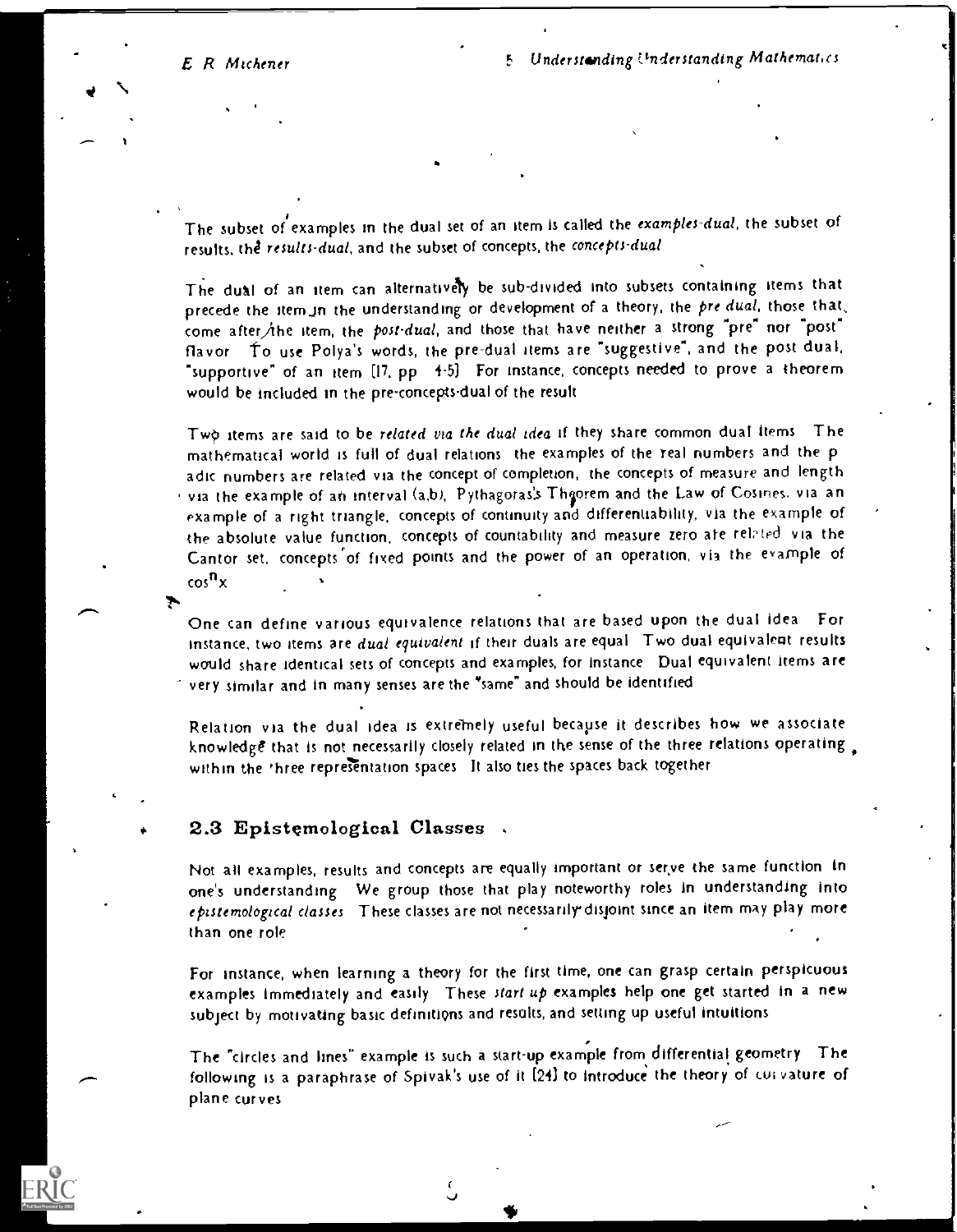$\mathcal{N}=\mathcal{N}$ 

 $\overline{\phantom{0}}$ 

We begin by considering circles and lines. We can agree that circles curve and that fines don't Furthermore, small circles "curve more" than large circles. (This is consistent with our observations about lines, which arc a limiting case, Thus we note that curvature is inversely related to the radius So for a circle we define the curvature to be the reciprocal of its radius Now what about more general plane curves? Well, we lift our circle-line definition to the general case by fitting circles onto the curves



This simple example suggests how one can approach the study of curvature, when formalized, this example becomes the osculating circle definition of curvature It provides a strong pictorial representation for curvature (circles) and a handle (the osculating clicle) for calculating it

This example exhibits many properties that a start-up example should have (I) IL motivates fundamental concepts. (2) it can be understood by itself, (3) it is projective, i.e., its specific situation can be lifted to the general case, and (4) it provides a simple and suggestive picture

Reference examples are another important class of examples. They are examples that one refers to over and over again They aie basic, widely applicable and provide a common point of contact through which many results and concepts are linked together

...

Reference examples are used as standard cases to check out one's understanding For Instance, no matter where one is in the study of real analysis, one invaiiably refers to  $R^2$  to see how things really work. In elementary number theory as well as algebraic number theory, one always looks at the integers Z In linear algebra, a very useful reference example is what Michener [II] calls the Basic 16, it is the collection of the sixteen  $2X2$  matrices whose entries are O's and I's This collection contains examples illustrating many of the "good" as well as the "bad" things that occur in eigenanalysis, it is also a rich source for counter examples These matrices seem to be ubiquitous throughout mathematics

Model examples are paradigmatic, generic examples They suggest and summarize expectations and default assumptions about results and concepts. They are indicative of the  $\zeta$ 

 $\epsilon$  and  $\epsilon$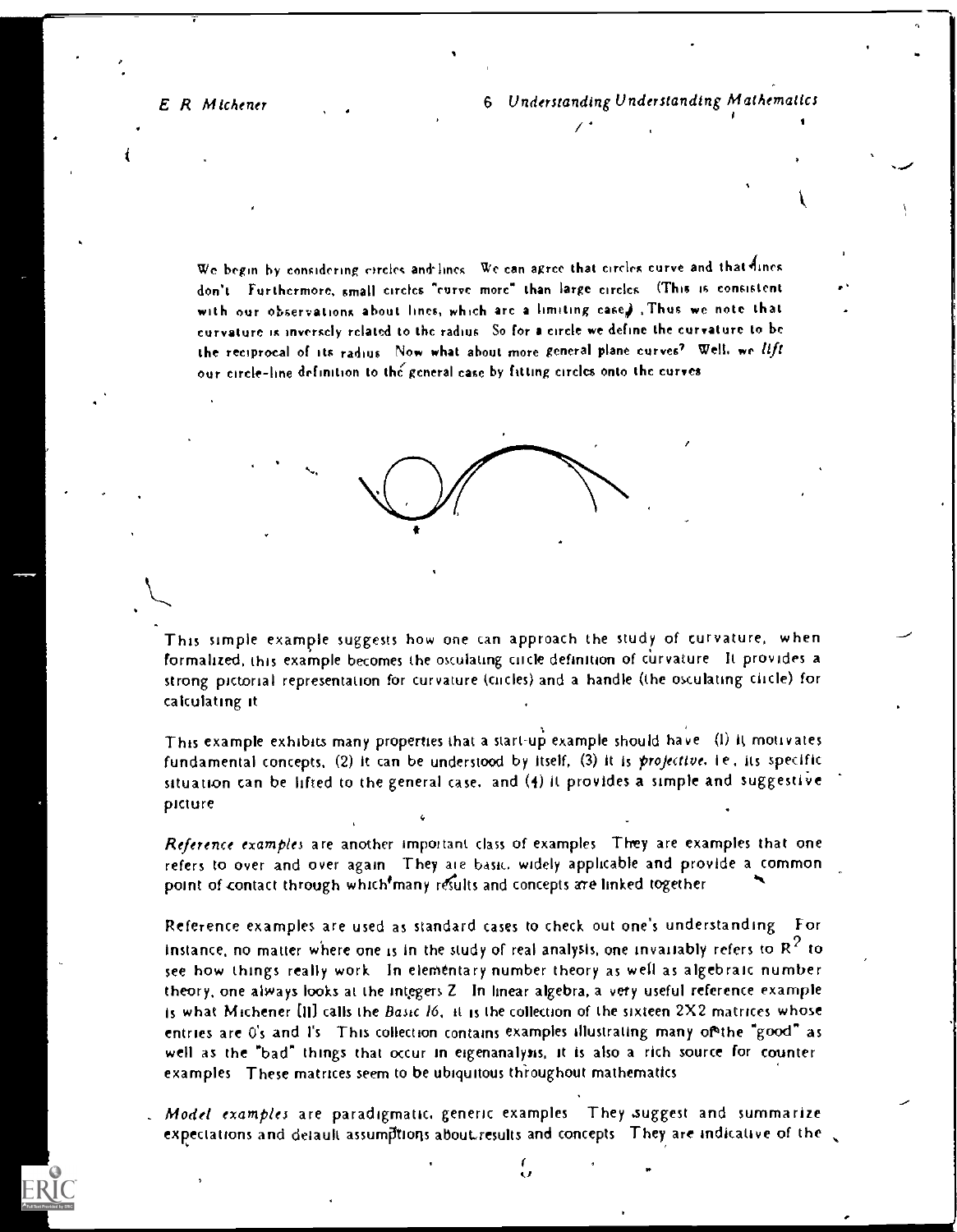E R Michener <sup>7</sup> Understanding Understanding Mathematics

### general case

For instance, in the study of real-valued functions, the following diagrams indicate the general kind of behavior a function has at a point where it has a simple discontinuity The diagram on the left represents a function with an "aberration" discontinuity at x, i e, the right and left hand limits exist and are the same, but the function has the "wrong" value at x, and the diagram on the right represents a "jump" discontinuity, i.e., right and left limits exist but are not the same

Observe that the specific measurements in these pictures are unimportant, what counts is that they capture the essence of the situation

 $\frac{1}{x}$  -  $\frac{1}{x}$ 

 $\mathbf{V}^{\text{max}}_{\text{max}}$ Because of their generic nature, model examples are often closely related to without loss of generality arguments For instance, the model examples for conic sections are usually pictured as having their major axes aligned with the x- and y-axes (see any calculus book. eg , [26)), these diagrams are completely general because one can always use the coordinate transformations of translation and rotation to change variables in order that the axes are so aligned

Model examples are flexible and manipulatable structures which usually must be fine-tuned to meet the specifics of a problem FOr instance, to capture the fact that a function has a "big" jump discontinuity, the lines in the above example could be made very far apart

Counter-examples are familiar to everyone as examples that show a statement is not true They sharpen distinctions between concepts

Some counter-example are referenced frequently For instance, the Cantor set is used repeatedly in the study of measure and Integration as a counter-example in connection with items whose concepts-dual includes the concept of "measure zero". A specific use is with the result "countable sets have measure zero" whose converse is refuted by the Cantor set which is an example of an uncountable set that has measure zero (7, 21, 221. The factorization of 2 as  $(I-1)(1+i)$  is often used as a counter-example to show that not all rational primes (i.e., numbers which are primes in Z) are prime in the setting of the Gaussian integers Z(il

Other counter-examples are used once to establish a point and then are abandoned Such a hapax legomenon [3] has a limited use in the theory and memory of it is often very shortlived, perhaps because it has so few connections to the rest of one's knowledge

I G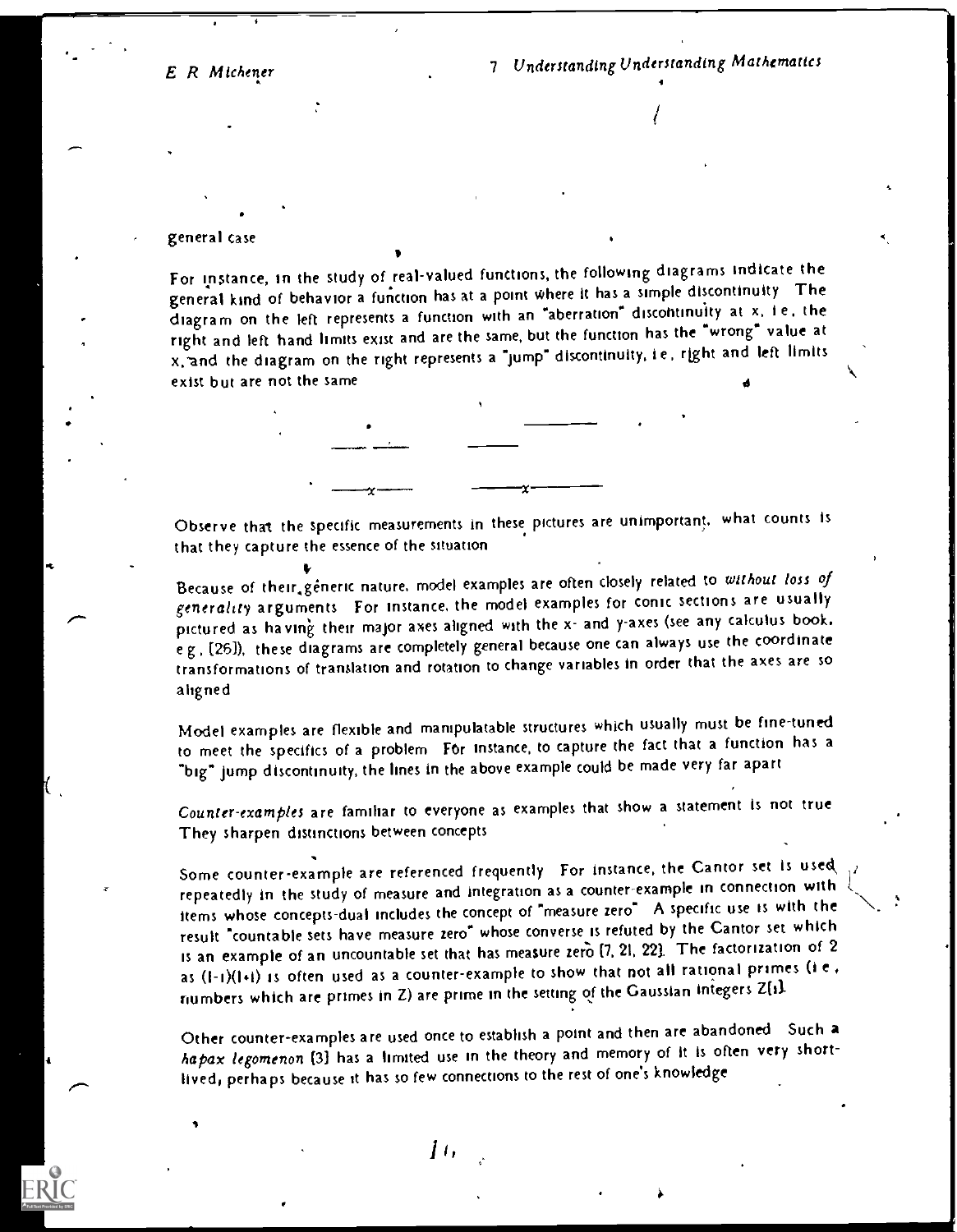$\mathcal{C}$  ,  $\mathcal{C}$ 

In summary, major epistemological classes of Examples-space are start up examples, reference examples, model examples, and counter-examples

Concepts-space has two major epistemological classes in addition to the obviously important class of definitions These other classes contain the heuristic advice that we give to ourselves and to others, while working in a theory  $^2$  mega-principles and counter principles

Mega principles (MP's) are kernels of wisdom an the form of powerful suggestions or generally valid statements. For instance, the MP Look at extreme points is a very powerful heuristic in calculus and analysis. Symmetric matrices are nice is a mega-principle from linear algebra, it is a synopsis of many results that show symmetric matrices are well behaved, eg, diagonalizable and numerically stable  $[13, 25]$  Try the 2X2 case is powerful advice in the study of matrices Another useful suggestion in this and other domains is-the MP to  $Try$  special cases involving only  $0$ 's and  $Is$ 1/4

Royden's analysis book presents "Littlewood's Three Principles" which are striking examples of mega-principles, Royden gwotes from Littlewood [21, Chapter 3, Section 6)

"There are three principles, roughly expressible in the following terms I very (measurable).sct Is nearly a finite union of in,te'rvals; every (mrassil'able) function is nearly continuous, every convergent sequence of (measurable). functions is nearly uniformly convergent. Most of the results are fairly intuitivr applications of these ideas If one of the pripciple; would be theobvious means to settle the problem if it were 'quite' true, it is natural to ask If the 'nearly' is nrar enough, and for a problem that is actually solvable it generally is"

In summary some MP's provide imperatives or advice while others give an idea of what to expect Mega-principles express broad "flavors" of a theory that are often remembered long after the details have been forgotten Like model examples, they provide broad, suggestive, initial descriptions and expectations.

Counter-principle  $\mathcal{L}(CP|s)$  alert one to possible sources of blunders or troubles for instance, ever yone knows about the CP Watch out for division by  $\theta$ . In linear algebra and numerical analysis, the counter-principle Multiple roots are troublesome warns of potential tiouble when multiple roots occur, eg, in diagonalizing or numerical computations The CP from calculus when changing the variable of integration, don't forget to calculate the new differential  $dv = v'(x)dx -$  is a word of warning familiar to all calculus students

 $^2$ poiya [16] and Schoenield [24] deal with more rencrai-domoin4Independent Airategies whereas our convern In with heurisiks 9 that art rete, ant to a particular domain alihough somt might indeed be upclul in a larger contest

 $1 \quad 1 \quad$ 

414111,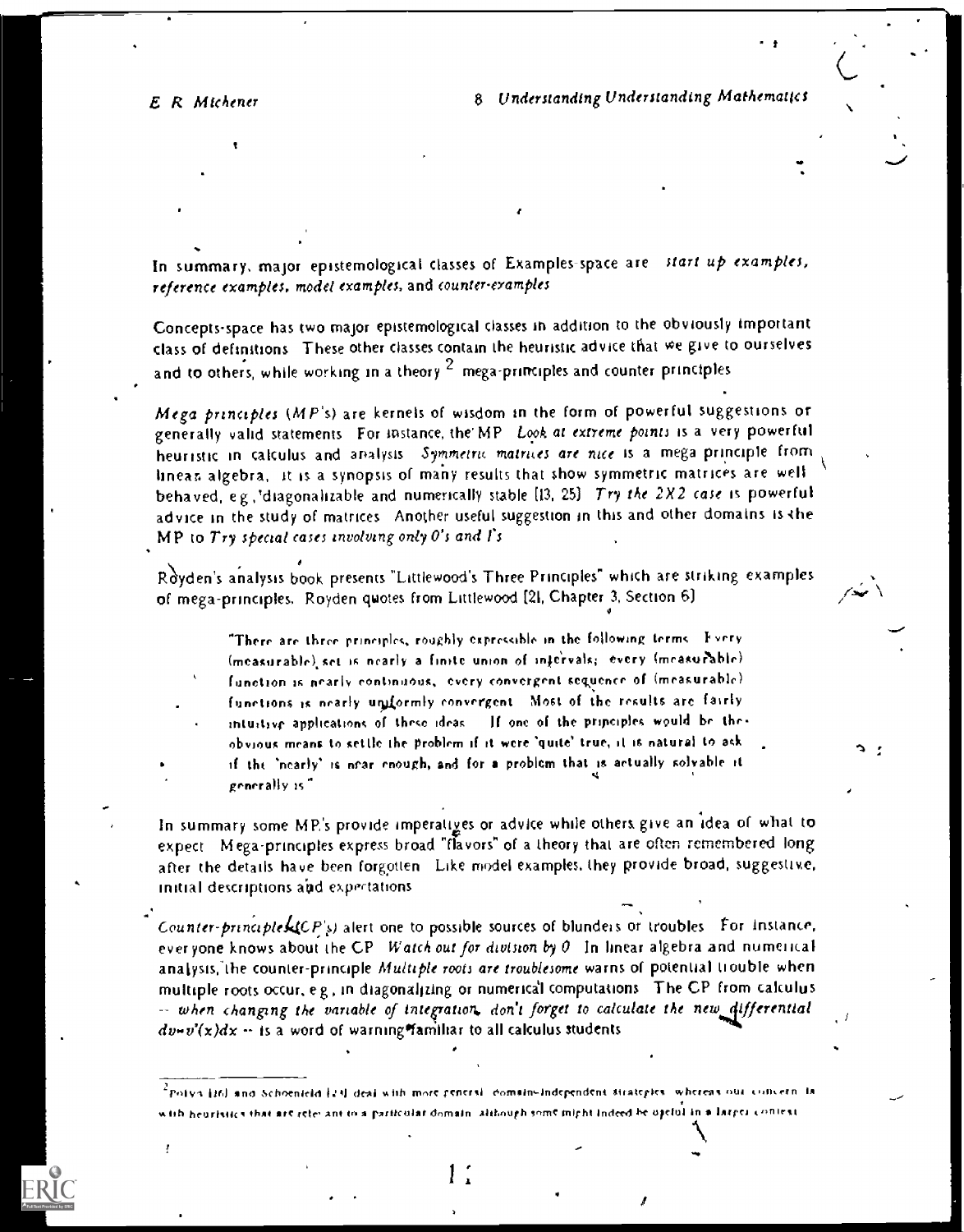E R Michener 1940 Understanding Understanding Mathematics

V

CP's are distillations of many results, counter-examples, and failed attempts Like counterexamples they add focus and limits to one's Intuitions They are often related to MP's as cavaets to warn of misapplications of the MP For instance, related to the MP(n-2) is the CP that suggests being careful about jumping to (inductive) conclusions without checking out the case of  $n=3$ 

Results-space also has several epistemological classes

\* Baste results establish elementary but important properties of concepts and examples For example, the result  $\lambda$  is an eigenvalue of the matrix  $\overline{A}$  (i.e.,  $Av=\lambda v$ ) iff det( $A_1\lambda I$ ]=0 is a result basic to the study<sup>+</sup>of eigenvalues It relates the procedural formulation of the eigenvalue concept (solving the characteristic equation) with the declarative (existential) formulation Other basic results link concepts with examples, such as The outer measure of an interval is its length which links the concepts of measure and length via the reference example of an interval as well as relating the concept of measure to the interval example

Key results establish fundamental facts of a theory which are used repeatedly once they have been proved For instance, the "Side-Angle-Side" theorem is a key result from plane / geometry

Culminating results are the goal results towards which a theory drives The test of a culminating result is to ask, "If this result Is omitted has the' main point of the theory been missed?" If the answer is yes, the result is a culminating result For example, the Fundamental Theorem of Calculus is a culminating result from calculus The Jordan Normal Form Theorem, the Cauchy Integral Formula, the Riesz Representation Theorem, and many other 'name' results are culminating results of their theories Many culminating results are equivalency or classification results that connect alternative descriptions, definitions and approaches, such as the theorem showing that all real vector spaces of a given dimension are isomorphic, or Wedderburn's Theorem which gives a large number of different formulations of projective modules [9]

Less important than basic, key and culminating results are transitional and technical results which provide logical stepping-stones and work out technical details for a theory

There are many analogies between the epistemological classes model examples, megaprinciples, and culminating results are all important items within their categories which are usually remembered for a long time, counter-examples and counter principles serve a limiting function, basic results and start-up examples provide easy starting points in a theory, reference examples and key results are important and frequently used

It should be remarked here that scattered throughout Polya's books [17, 18] are hints at some . of the elements of this epistemology For instance, in Induction and Analogy [17], he mentions three special kinds of examples --"extreme", "leading", and "representative" -- in several

 $12$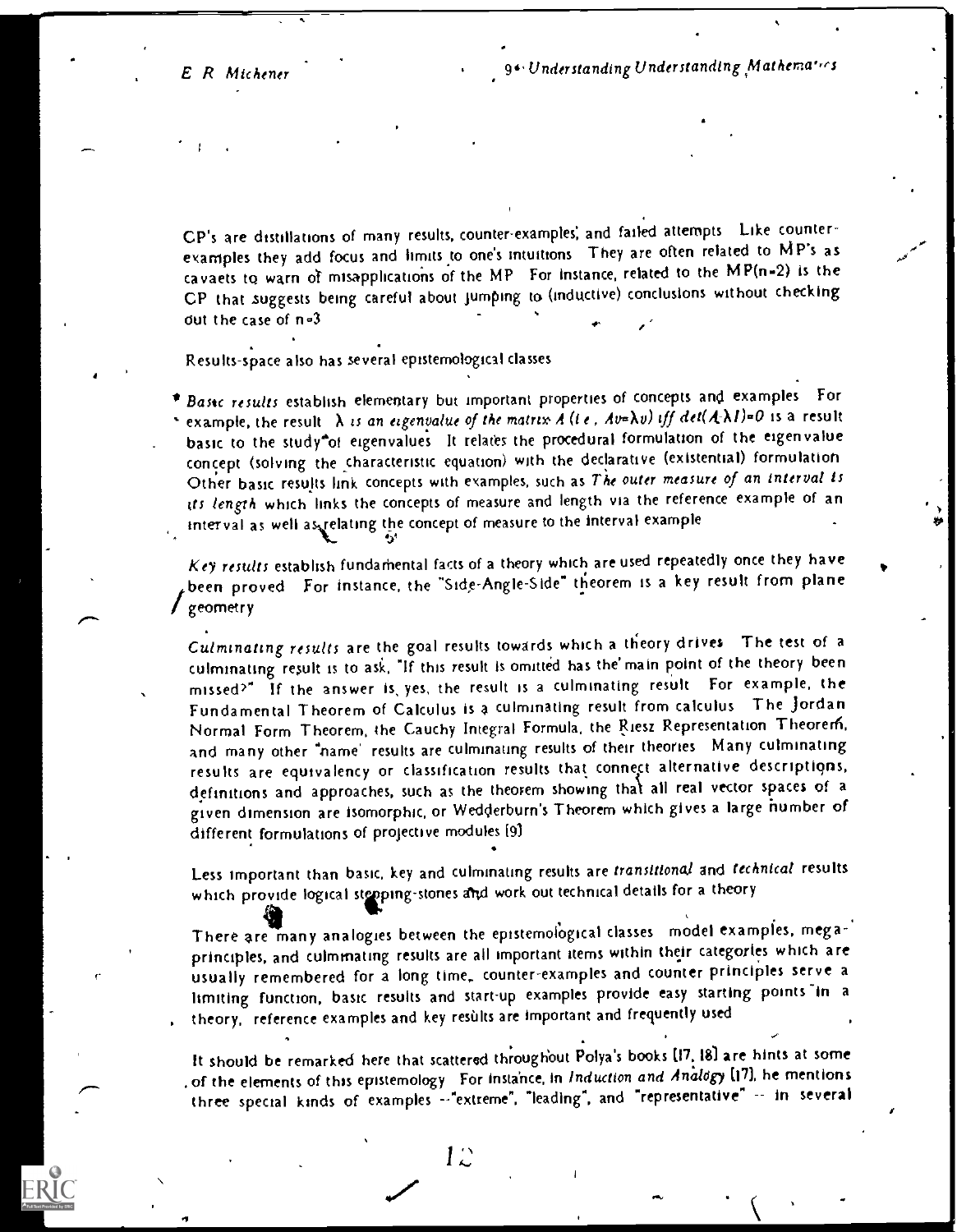4

t and the second second second in the second second second in the second second second in the second second second in  $\mathcal{L}_1$ 

 $\bullet$  is a set of  $\bullet$ 

es.

exercises (Fapp 23-25) The latter two are very similar to the start-up and model examples<br>discussed. In thus section In Mathematical Descovery, Polya speaks of the importance of<br>costain thou'l facib (18, p. 85), While he d discussed. In this section In Mathematical Descovery, Polya speaks of the Importance of certain key" facts (18, p 85) While he does touch on some of the elements of this epistemology, he does so peripherally to his main points and does not pursue their analysis or use further

Other authors also single out elements of an epistemology. For instance, Rudin in his classic analysis book Principles of Mathematical Analysis uses four headings to organize the presentation "definitions", "theorems", "examples", and "discussions" [22]. Many authors display some sort of concepts graph to describe the organization of material, eg,  $[2l, p\ddot{=}l]$ 

# 2.4 A Representation Framework

In addition to knowledge of how an item relates to other items, we also have the clusters of Information which comprise the item itself All three of our item types results, examples, and concepts  $\sim$  contain similar preces of information. For instance, each has a setting which is the mathematical context in which the item is known. Each can have a declarative aspect  $\beta$ or statement for a concept, a formal mationatical definition, for a result, a (if then) statement, for an example, a caption, describing what it shows. Each can have a procedural aspect for a concept, a procedural formulation, for a result, a proof, for an example, a construction An item may have both procedural and declarative aspects (e g, the eigegvalue concept//, or just one teg , the Gram-Schmidt process), It may have'more than one of either  $\epsilon$  or both aspects (eg, a result with several proofs). In addition, each item has certain other .features such as a worth rating, eg, the "Michelin" rating [ii) which indicates Importance by asssignment of from zero to four  $\sqrt{3}$ 

We tie these clusters of information together in our representation by amalgamating them into one data arructure which has slots for the various component aspects and attributes. All three them types can be represented by the same fundamental aframework. This referesentation framework is then modified slightly for the three item classes of our epistemology  $\pm$ , examples results, concepts  $\pm$  to reflect information and features special to -them For instance in the case of results, the representation includes pointers to the con vet se or more general or stronger results or pointers to counter-examples where these are not possible

Briefig. the rating scheme is on interesting results- worth noticing one for Important results, worth a stop i een for very important results, worth a detour seen for extremely important results, worth a sourney in thematives

l .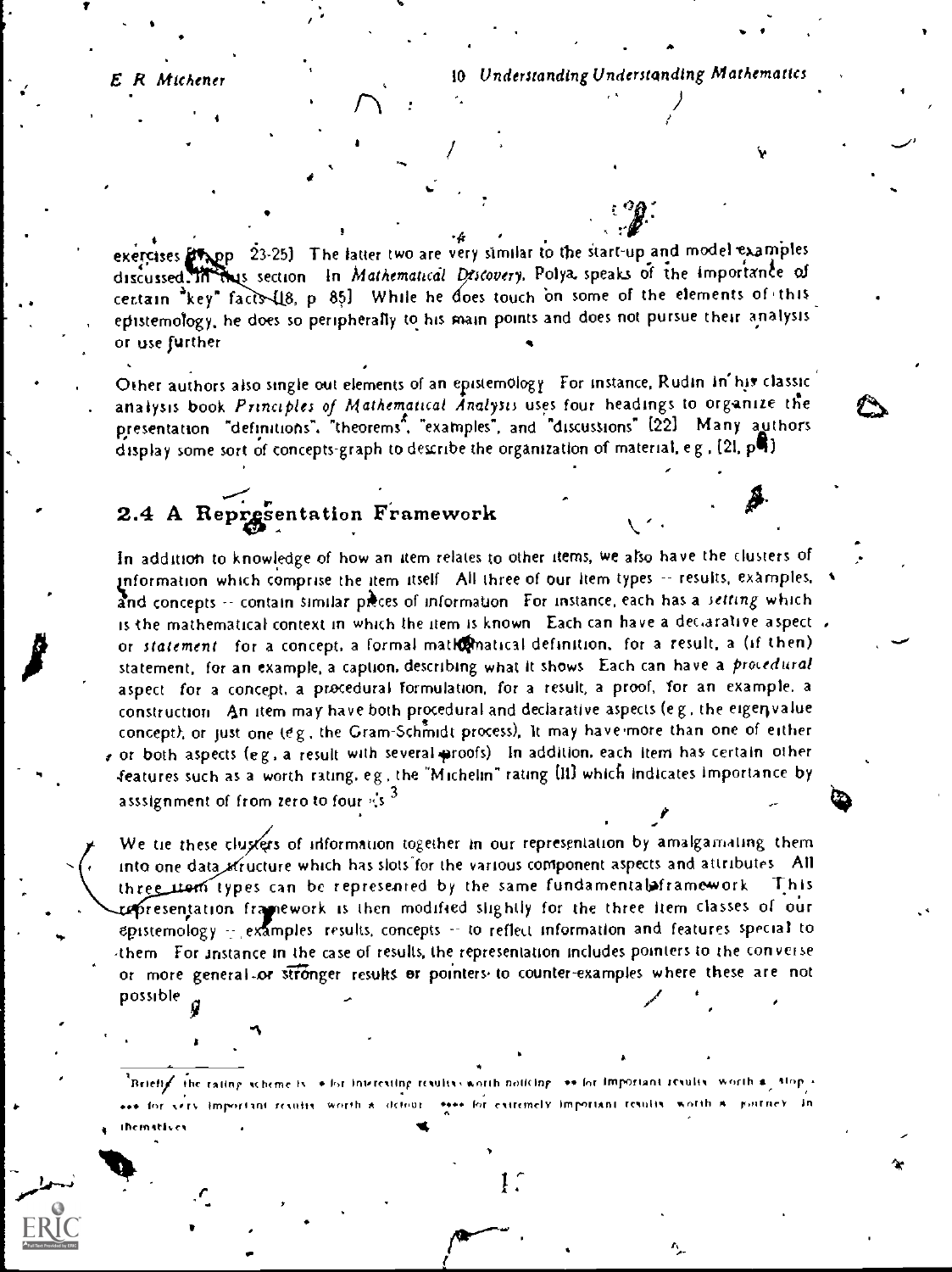II Understanding Understanding Mathematics

E -R Mtchener **I** 

 $\begin{array}{c} \mathbf{A} \\ \mathbf{A} \end{array}$ Figure I shows some of the representation frame for the Cantor set example Instead of pointers or ID's, we show the name or the statement for item listed in the various pointer fields >

o-

| meagure zero It shows that uncountable sets can have measure 0.<br><b>AUTHOR</b> standard<br>MAIN-IDFA Delete "middle-thirds"<br>STRA-<br>TION<br>CONSTRUCTION<br>0 Start with the unit interval $[0,1]$ ;<br>$1$ From $[0,1]$ , defete the middle third $(1/3,2/3)$ ,<br>2. From the two remaining pieces, $[0, 1/3]$ & $[2/3, 1]$ , delete their middle thirds,<br>$(1/9, 2/9)$ & $(7/9, 8/9)$ ,<br>3 From the four remaining pieces, delete the middle thirds;<br>N At Nth step, delete from each of the $2^{N-1}$ pieces its middle third.<br>The sum of the lengths of the pieces removed is 1;<br>what remains is called the Cantor set | ID <i>E333</i><br>STMNT | CLASS Reference, Counter-example RATING $* * *$<br>SPTTING R                  |
|-----------------------------------------------------------------------------------------------------------------------------------------------------------------------------------------------------------------------------------------------------------------------------------------------------------------------------------------------------------------------------------------------------------------------------------------------------------------------------------------------------------------------------------------------------------------------------------------------------------------------------------------------|-------------------------|-------------------------------------------------------------------------------|
| DEMON-                                                                                                                                                                                                                                                                                                                                                                                                                                                                                                                                                                                                                                        |                         | CAPTION The Cantor set is an example of a perfect, nowhere dense set that has |
|                                                                                                                                                                                                                                                                                                                                                                                                                                                                                                                                                                                                                                               |                         |                                                                               |
|                                                                                                                                                                                                                                                                                                                                                                                                                                                                                                                                                                                                                                               |                         |                                                                               |
|                                                                                                                                                                                                                                                                                                                                                                                                                                                                                                                                                                                                                                               |                         |                                                                               |
|                                                                                                                                                                                                                                                                                                                                                                                                                                                                                                                                                                                                                                               |                         |                                                                               |
|                                                                                                                                                                                                                                                                                                                                                                                                                                                                                                                                                                                                                                               |                         |                                                                               |
|                                                                                                                                                                                                                                                                                                                                                                                                                                                                                                                                                                                                                                               |                         |                                                                               |
|                                                                                                                                                                                                                                                                                                                                                                                                                                                                                                                                                                                                                                               |                         |                                                                               |
|                                                                                                                                                                                                                                                                                                                                                                                                                                                                                                                                                                                                                                               |                         |                                                                               |
|                                                                                                                                                                                                                                                                                                                                                                                                                                                                                                                                                                                                                                               |                         |                                                                               |
|                                                                                                                                                                                                                                                                                                                                                                                                                                                                                                                                                                                                                                               | <b>PICTURE</b>          |                                                                               |
|                                                                                                                                                                                                                                                                                                                                                                                                                                                                                                                                                                                                                                               |                         |                                                                               |

timittng set is Cantor set

 $)$ 

 $( )$  )  $= 1$ 

REMARKS Cantor set is good for making things happen almost everywhere or almost nowhere.

 $1\cdot$ 

LIFTINCS Construction of general Cantor sets.

| IN-SPACE POINTFRS                                                       |
|-------------------------------------------------------------------------|
| <b>BACK</b> unit interval                                               |
| FORWARD Cantor function, general Cantor sets, 2-dimensional Cantor set  |
|                                                                         |
| DUAL-SPACE POINTFRS                                                     |
| CONCEPTS, countable, measure zero, closed, perfect, geometric series    |
| RESULTS "Perfect sets are uncountable", "Countable sets have measure 0" |
|                                                                         |
| <b>BIBLIOGRAPHIC REFERENCES</b>                                         |
| See Gelbaum and Olmstead for details of general Cantor sets.            |

See Hoyden for Cantor functions

PEDAGOGUES Rudin, Hoffman, Royden

ł

ERIC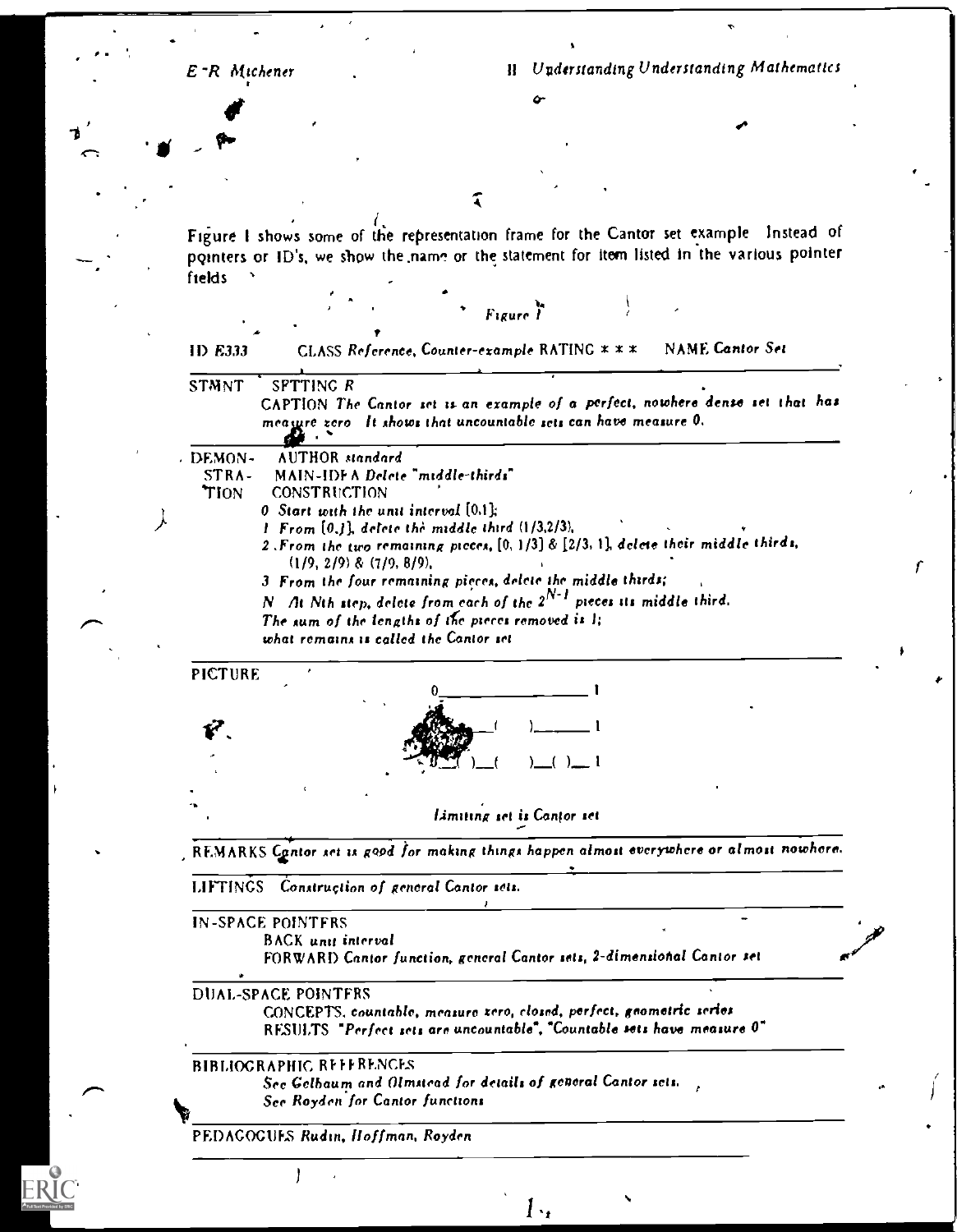47 To organize mathematical knowledge by means of our conceptual framework, we must make several judgments For instance. recall our arithmetic examples of S'ection 2 First, we must choose the representation space for an item (e g. Q, the rational numbers example, could alternatively be classified as a definition), and second. the item must be tied into Its chosen space by determining its predecessors and successors (e.g., Q, ppints back to  $Z$ , and ahead to R and  $Q_p$ ) Third, we must link an item to its dual items (e.g., Q can-be linked to concepts of division, completeness, density, and cardinality, and to results on the irrationality of  $(2)^{1/2}$ . and the Archimedian properties of the real line) Fourth, we can sort the dual items into pre- and post-duals While the specific representation we build reflects certain personal. pedagogical, historical and esthetic biases. the representation scheme is perfectly general

In summary, our conceptual framework for a mathematical theory includes

(I) Knowledge of the items themselves for each we know Its statement, diagram, proof, construction for procedural formulation, etc;

(2) Knowledge of the individual representation spaces and their predecessor successor relationships.

(3) Knowledge of inter-space relations, such as the dual idea.

 $\text{\textdegree}$  (4) Epistemological knowledge of the functional role of items in understanding, such as start-up. reference examples. etc,

The reader is reminded that this epistemology is neither exhaustive, exclusive nor static Rather, it represents some important aspects of mathematical knowledge which is a constantly evolving structure One can view mathematical knowledge as a many-faceted polyhedron that can be, held in the hand, rotated, examined from many perspectives, and sliced through along many different planes, our representation tries to capture some of these cross-sectional views, such aS its illustrative, pedagogical and inferential aspects

Also, a particular representation reflects the state of one's knowledge base at a particular moment in time As long as one keeps learning and thinking, this knowledge base will change and adapt to reflect new knowledge and updersianding Knowledge is not frozen While it may appear similar for long stretches of one's intellectual time, it is not static Points of great change or re-organization probably suggest that something important is happening in one's understanding These aspects are worth looking at further

**I** 

### 3. Undexstanding as an Active Process

Understanding grathematics is a very active process. While at first glance it may not seem so, especially in comparison with problem solving, it does involve significant effort on the

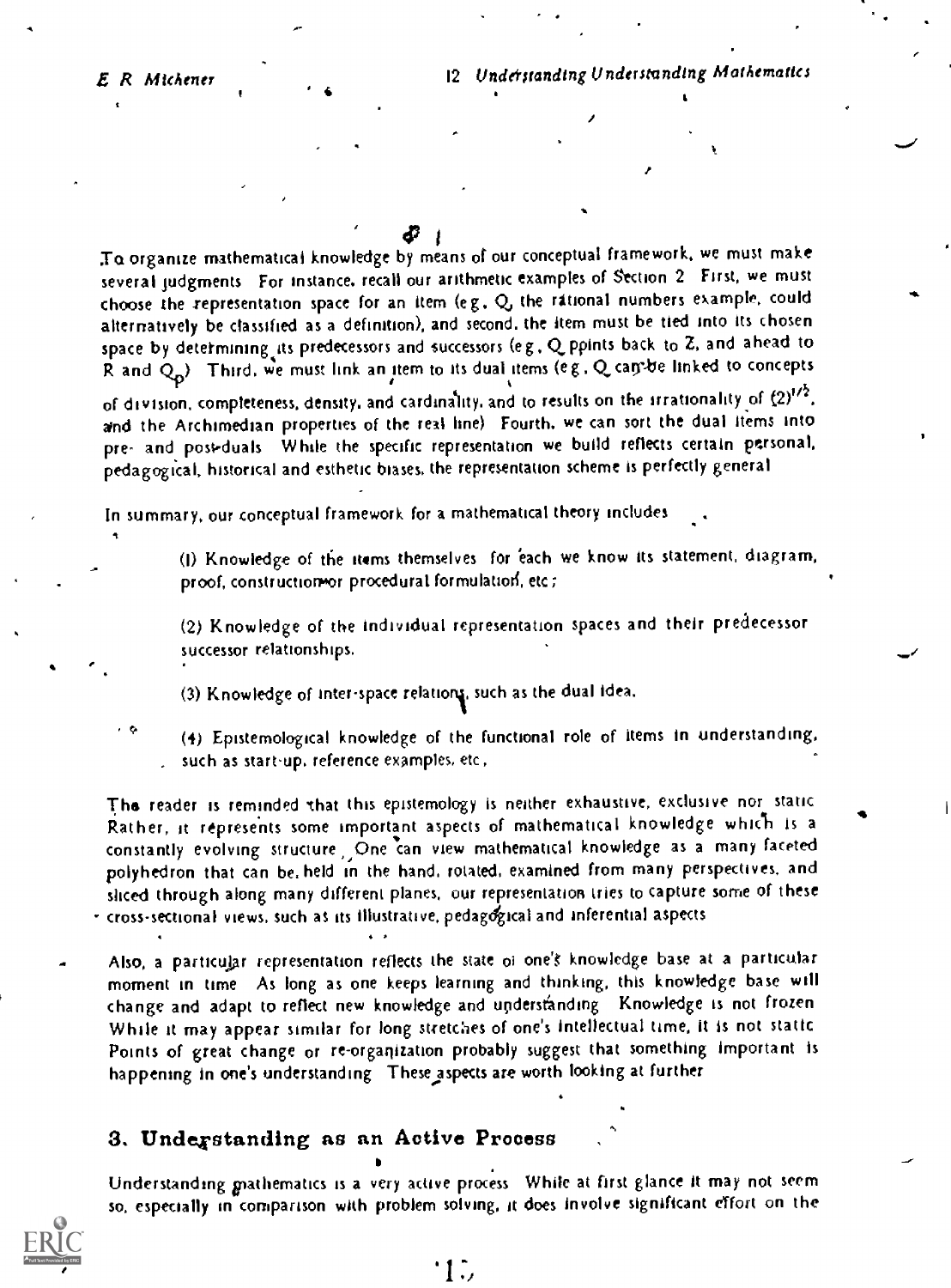part of the understander To 'understand a theory, one must-explore and manipulite it on many levels, from many angles, with facility and spontaneity One must be able to travel freely through it, experiment with its items, survey its overall mathematical topography, shift the level of concern from detail to broad overview and vice versa, and be able to ask questions One gains understanding by examining relevant examples, perturbing settings and statements and fiddling around numerically and pictorially To discover what makes an individual item or a whole theory really work, one must do quite a bit other than passively waiting for understanding to happen

 $\ddot{q}$ 

"One should try to understard everything isolated facts by collating them with related facts, the newly discovered through its conpection with the already assimilated, the unfamiliar by analogy with the accustomed, special results through generalization general results by means of suitable specialization, complex situations by disjecting them into their constituent parts, and details by edmprehending them within a total picture.  $[20]$ 

>Understanding is a complementary process to problem solving in many ways it is more difficult to describe than problem solving since, as Polya points out, it is a matter of "more  $e^{i\omega}$  or less and not yes or no" [19]. That is to say, dnderstanding has many levels and is never really totally finished. Actually, undepstanding, in our sense of building up a knowledge base with all its links and structures, can he taken together with problem solving expertise to comprise a larger view of underktanding

There are many senses and degrees of undefistanding Polya abstracts four "levels" of understanding a "rule" from his readings of Spinoza [18, p 134] (1) "mechanical" when one has memorized the rule and can apply it correctly, (2) 'inductive" when one has tried it out in simple cases and is convinced that it works in these cases, (3) "rational" when one has accepted a demonstration of it, and (4) "intuitive" when one is convinced of its truth beyond a doubt g

Poincare also has written sbout understanding. In particular, he points out the need for going beyond the rational level (15, p 240}

> "What is it, to understand? To understand the demonstration of a theorem, is that to examine succssively each of the syllogisms composing it and to ascertain its correctness, its conformity'to the rules of the game? Likewise, to understand a definition, is this Merely to recognize that one already knows the meaning of all the terms employed

> For some, yes, when they have done this, they will say I understand For the majority, no

Clearly then, a deep understanding of a theory involves more than knowing just the details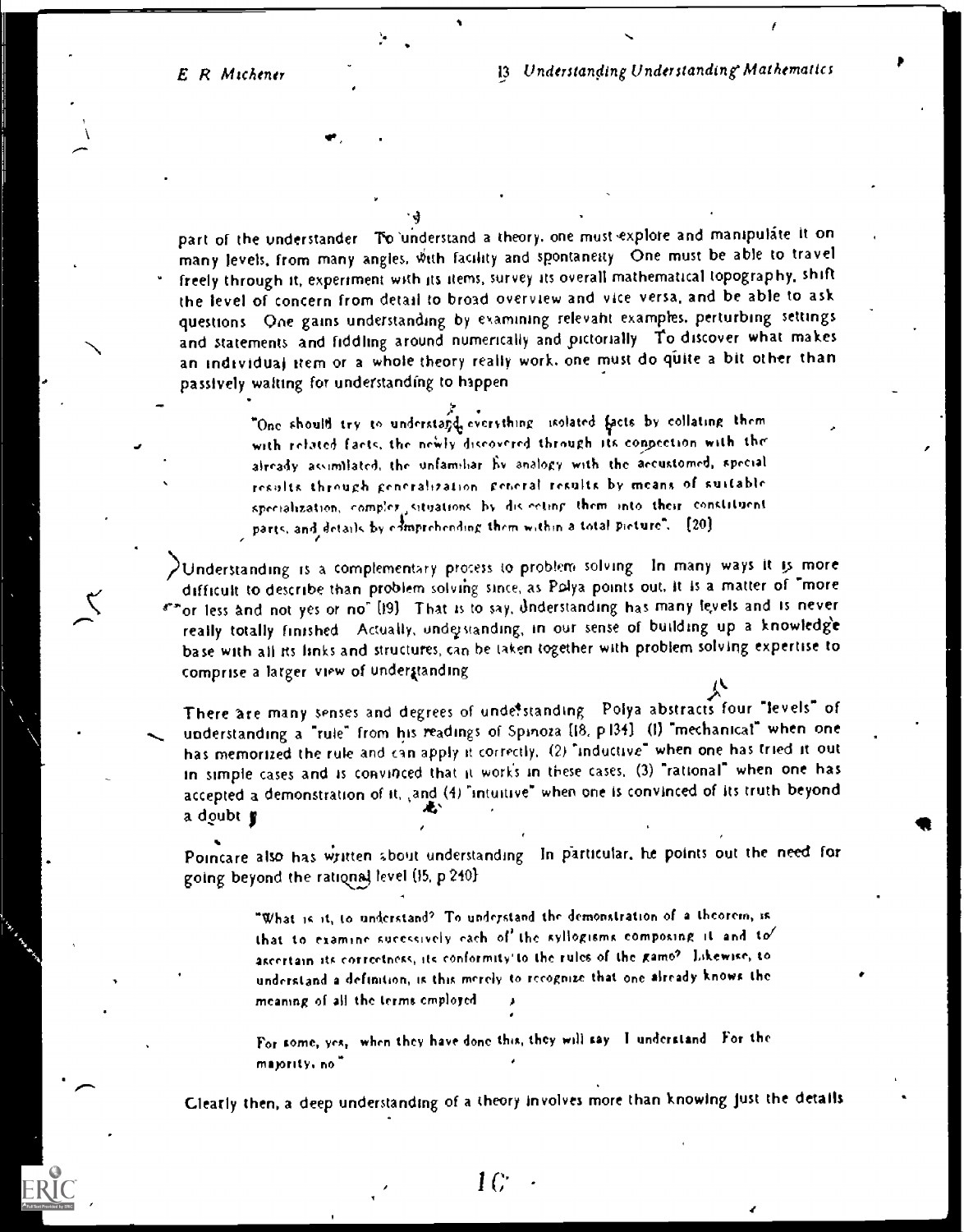E R Michener <sup>14</sup> Understanding Understanding Mathematics

I,

di

of theorems and proofs, it goes beyond simple. in space links But what should we demand for full understanding? And how should we go about achieving it

4

C.

a. ii.

/.

Having deep understanding of a body of mathematics has been likened to knowing one's way around a landscape Polya and Szego describe it [201

> There is a similarity between knowing one's way about a town and mactering a field of knowledge, from any given point one should be able to reach any other point. One is even better informed if ond can immediately takes the most convenient and quickest path from the one point to the other. If one is very well informed indeed, one'can even execute special feats, for example, to carry out a journey by systematically avoiding certain paths which are eustomary

out a journey by systematically avoiding cortain paths which are customary<br>There is an analogy between the task of constructing a well-integrated body of out of unhewn stones. One must turn each new insight and each new stone knowledge from acquaintance with isolated truths and the building of a wall over, and over, siew it from all sides, attempt to join it on to the edifice at all possible points, until the new finds att suitable place in the already established.' in such a way that the areas of contact will be ac large as possible and the gaps as small as possible, until the whole forms one firm structure."

Thus if understanding is a matter of "more or less", then clearly deep understanding is a matter of "more" A richness of knowledge is needed for deep understanding

# 3.1 Questions that  $\mathfrak{P}$ robe and Prompt Understanding

Despite the lack of widely used, well-defined stages and criteria for understanding, we should not be detered from trying to explicate the understanding process In this section we offer some questions to help make the process and levels of understanding more crisp and, accessible

When one understands an individual result, concept or example item, one is obviously in command of much information about it. The following questions probe one's understanding of an individual item in the context of a mathematical theory At the same time, they .represent a general strategy for understanding Being able to answer them is evidence of understanding an item in a thorough way Being able to ask them indicates knowledge of how to learn

The intent of this series of questions 15, not only to make explicit some of the ingredients and processes necessary in the the acquisition of understanding, but also to present them in such a way that a student can learn how to go about understanding Thus the goal is similar to Polya's for problem solving [16) for which his list of "How To Solve It Questions"'is offered

r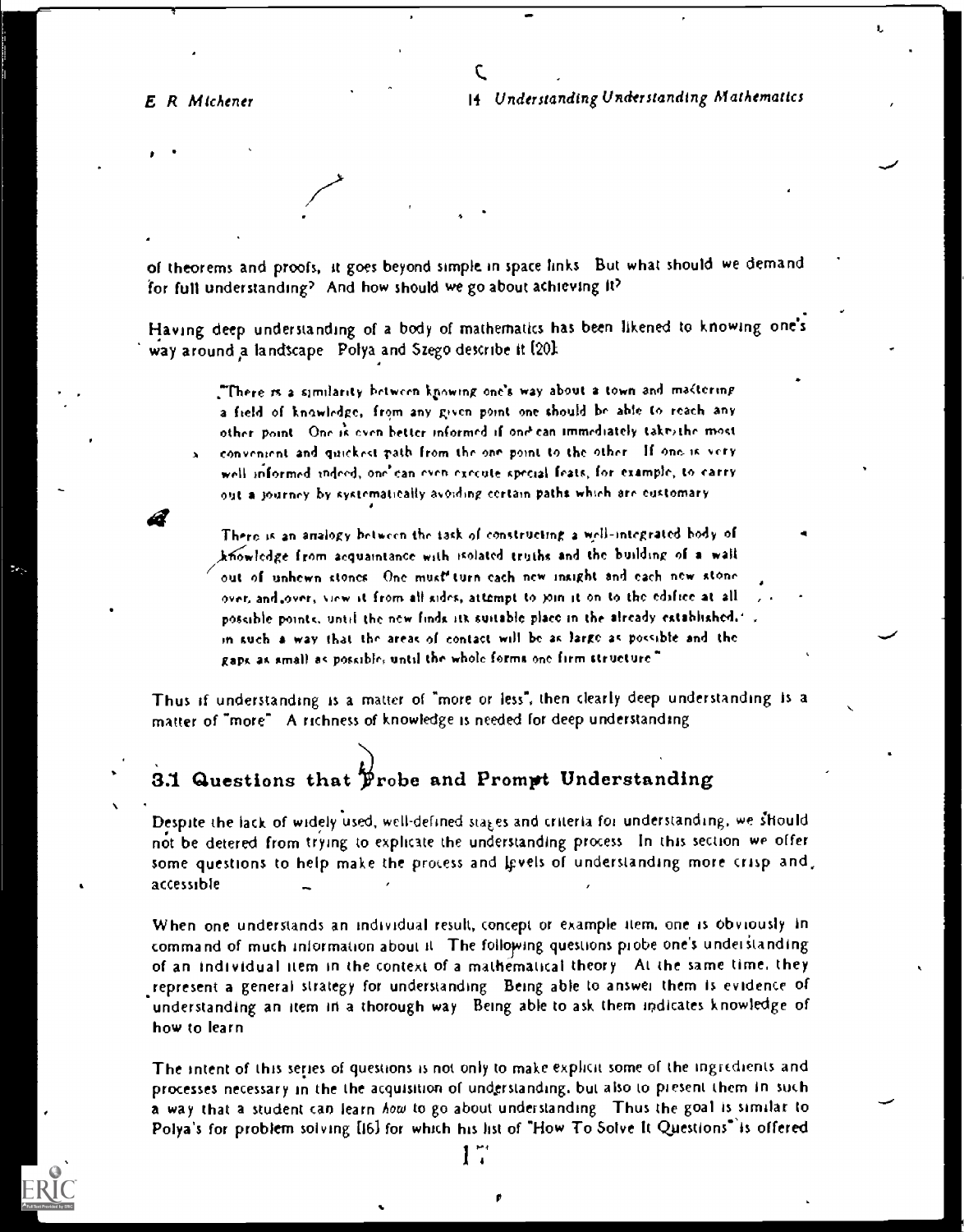$\mathcal{I}$ 

A

r.

in the hope of aiding the problem solving process

The questions are

Listen in the second

i What is the statement of this item The setting'

2 Do I understand the statement' Should I review or examine the ingredient concepts. especially 4he important ones and those to which I have previously not done Justice'

3 What is a picture or diagram for, this, item?

4 Am I reasonably comfortable with this item's immediate predecessors" ,Are there any predecessors on which I should bone up? Or remember to come back to?

5 Do I know any of dudt ifems for this item, such as counter-examples, model examples, reference examples, culminating results, basic results, etc ? Am I aware of the important ones' Should I perhise some, of the others'

6 Can I say what is the gist of this item? Of its statement? Of its demonstration'

7 What is it good for? Why should I bother with it? What is its significance to the theory as a whole'

8 What is the main idea of its proof, construction or procedure? Are the details important? If so, can I summarize them?

9 Is there some way I can fiddle with this item? Perhaps check out a few test cases'

10 What happens if I perturb its statement' Does it generalize' Is it true in other settings' Can it be strengthened by dropping some hypotheses or adding some conclusions If not, why not: can I cite a counter-example and . can I pinpoint what goes wrong? If so. is the new demonstration similar or different from the original Is it much harder' Should I just be aware that it exists, and forget about the details until I need them?

II Can I see how this item fits in with the development of the 'theory as developed in the *i*nproach I am taking? What about other approaches? Is this item important or critical or is it simply a stepping-stone or a peripheral embellishment"

1r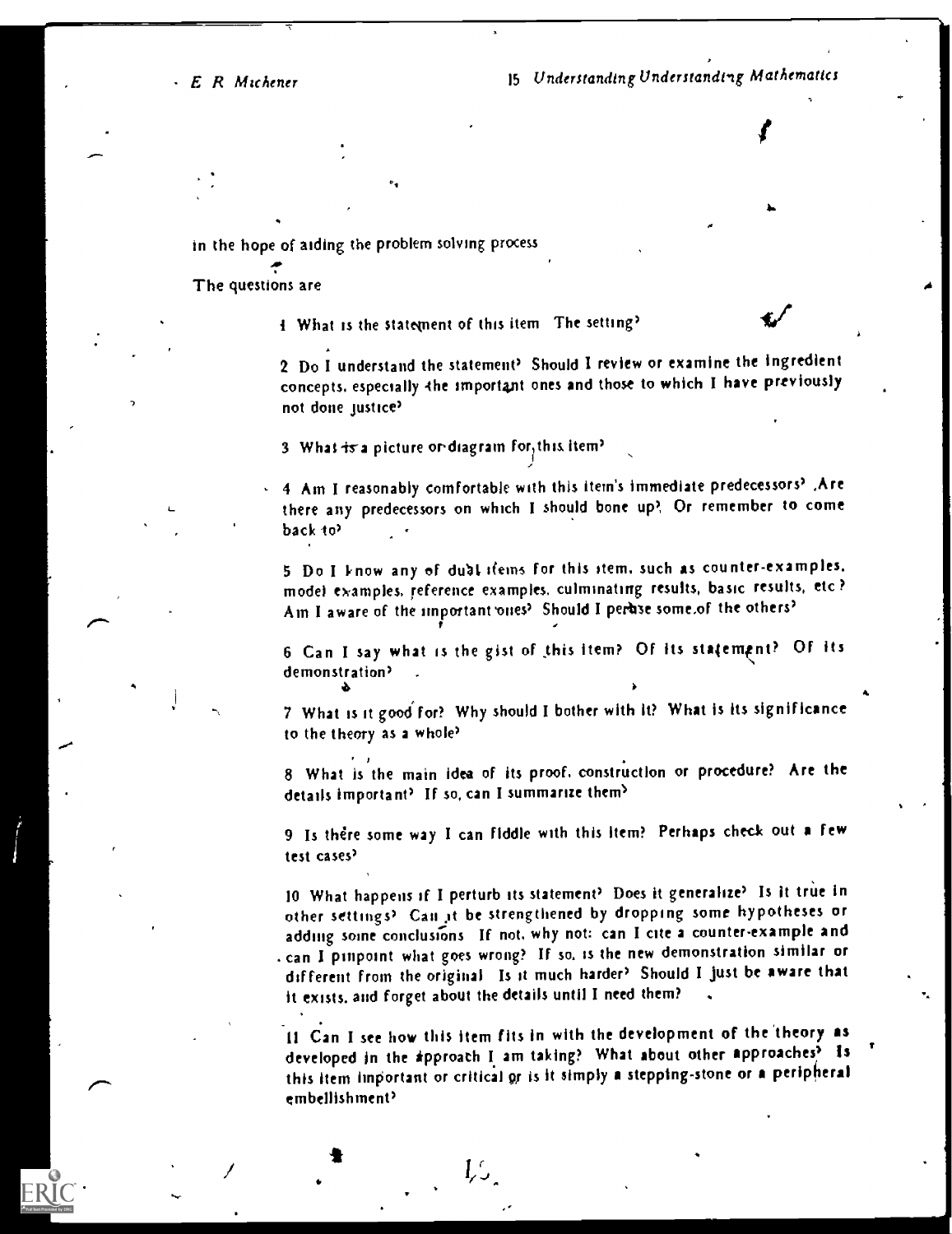$\downarrow$ 

)

12 Can I close my eyes and visualize or describe this item's connections to other items in the theory, to the theory as a whole. to other theories) Have I seen anything like it before)

 $\epsilon$ 

Clearly this list of questions is rather long and one should not be attempt to answer all of them at once. But one should try to pick off as many questions as possible on an initial try. and if the item is important and worth the effort, come back to the list several times Through work directly with the item and indirectly with other items, one eventually answers. most of the questions The last question is a keystone to understanding in a deep way and should be given a try during the very first exposure to an item and repreatedly thereafter At first, the answer given will be very shallow, but later it will become more global and encompassing It might take two.or three passes over the material over several years time perhaps, to be able to expound upon these questions, but that is the fullness of understanding that a mathematician strives for in his work and a student should also set as his goal

The acquisition of full understanding is often a three pass process On one's first exposure to a subject. which often occurs while one is taktpg a course, one tries simply to become familiar with an item and its immediate neighbors (predecessors, successors, pre dual items). One twes to learn the definitions, read through demonstrations, often checking them out on a step-by-step basis This first phase is mostly concerned with Items one at a time, it is very minimal and  $\delta$ **xal in outlook** 

el

:.0

On the second pass, which often comes in reviewing a course, one tries to gel a mole overall feeling for the subject and the flow of its development. At the least one tries to be able to recall definitions, examples, theorems, and their demonstrations, to see what are the essential assumptions and culminating items, and to know how to get from one item to another This second phase is concerned with items and relations within the representation spaces and the theory as a whole. it is more global in outlook than the first pass

Tfie third pass often comes after the course is over, perhaps on another exposure to the material through a diffeient presentation or context, for instance. when listening to a series of lectures. "for culture" One starts to see connections between several subjects One recognizes that the raison d'etre of the subject is to address certain questions and that the whole development hinges on certain undeilying ideas, axioms of examples, that the subject is very similar lo another subject. that many of its items are shared by another subject and are in some sense "the same" as items in another subject The third pass thus has a perspective that can encompass several theories

We can correlate these observations and Polya's'idea of levels in Spinoza. Our first pass is similar to the "mechanical" and "rational" levels, the second pass, to the "inductive" level. and the third pass, to the "intuitive" level of understanding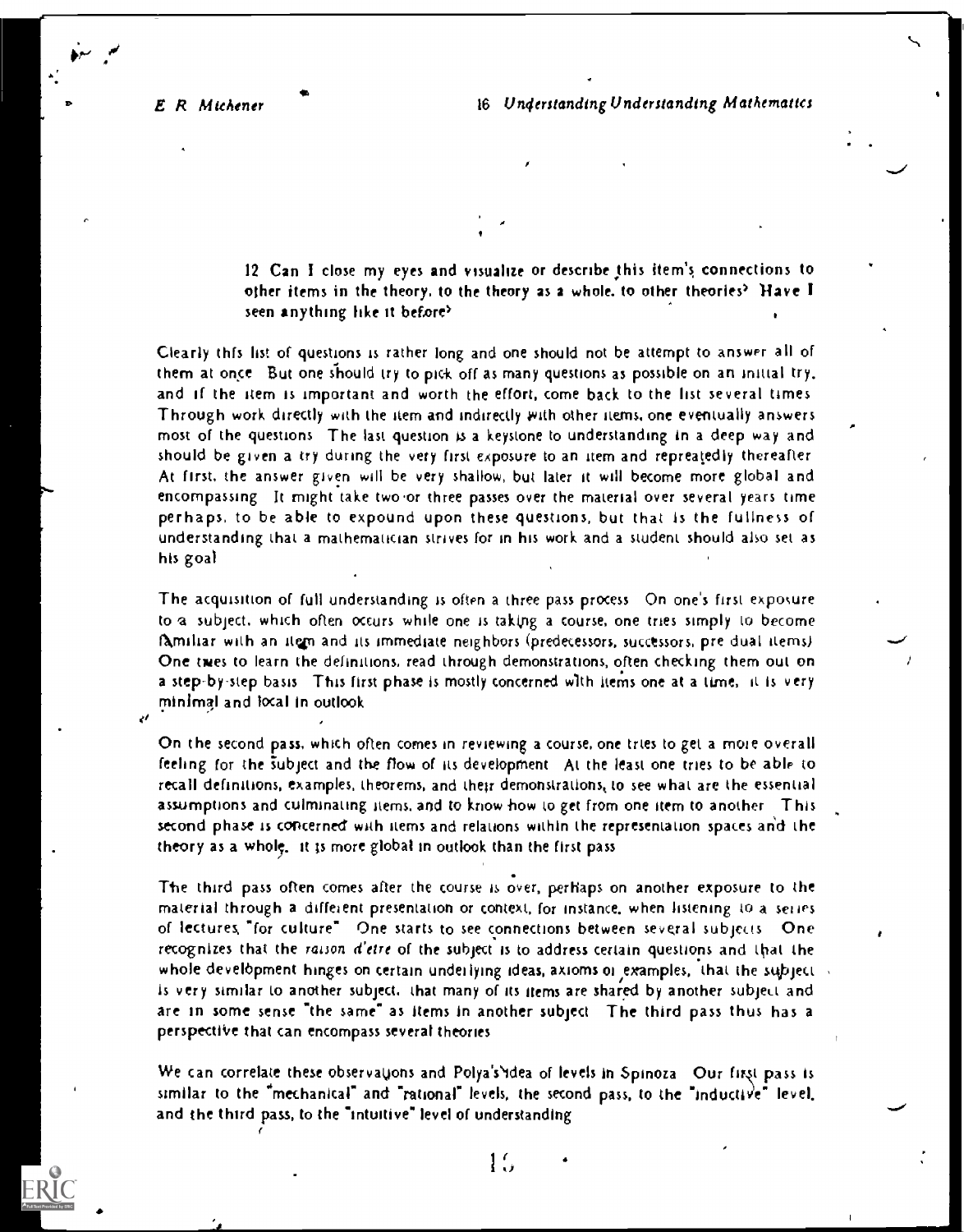### 3.2 Knowledge Involved in Understanding

a

Many of the answers, and the processes needed to find the answers, to these questions can be described in terms of our epistemology Briefly put, the following information is involved in the answers

 $\sim$  3  $\sim$  3  $\sim$ 

I the statement and setting of the item.

2 the concepts used in the statement, especially those in the pre-concepts dual,

3 a picture or diagram for the item.<br>4 review of predecessor items, tagging of items on bases such as worth or placement on an agenda of items to be,examined in future.

5 the item's dual with emphasis on epistemological classes,

 $6$  a paraphrase, synopsis or outline of statement and demonstration.

7 look-ahead through the in-space successor and post-dual items with an eye for  $\degree$ important items and epistemological classes

8 overall structure of demonstration main idea. plan and skeleton,

 $\mathbf{1}$ 

9, exgerimentation with variable elements in statement or picture.

10 perturbation of setting and statement search and conjecture In more general settings, , addition and/or deletion and/or alteration of elements in the statement, look up in references, retrieval of known counter-examples,

 $\langle$ 

II relations with successors and motivated post dual items, dependence on predecessors and motivating pre-dual items, knowledge of the (pedagogical) exposition, knowledge of the topography detours around, direct routes between, and well-worn paths to certain items

i2 intra-space, inter-space, and trans-theory connections, investigation of sameness, relations through dual and analogy relations

'Ow

Thus to understand an item in a deep way, one ought to know about (I) the item itself, (2) its intra-space relations to other items of the same type. (3) its inter space relations to other items of different type, (4) dual relations to other items of like type; and (5) relations to items in other theories

راح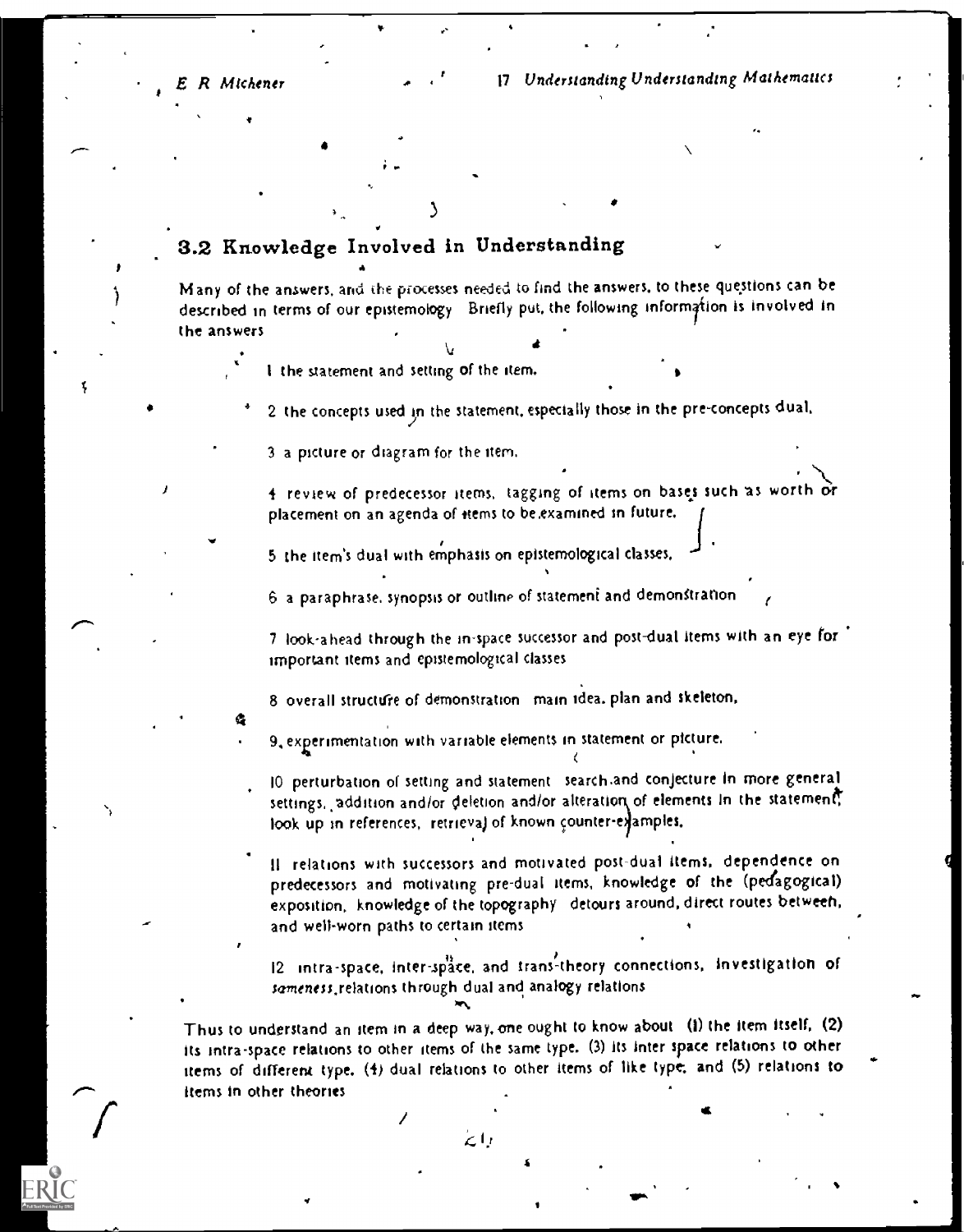E R Michener

/ 18 Understanding Understanding Mathematics

 $\mathbb{R}^2 \times I$ 

r

 $\mathbf{r}$  )

# 3.3 Understanding A Theory As A Whole

i,

Understanding a theory as a 'whole is more than Just understanding its parts In addition to understanding member items. it includes understanding the ties that bind the theory together and to other theories Understanding a theory, like understanding an individual item, involves information about items and connections. In addition, it has a perspective, which always seeks to view the item in relation to the whole theory

Briefly, understanding a theory as a whole involves

 $\mathbf{A} = \mathbf{A} \mathbf{A}$ 

<sup>I</sup> knowledge of the epistemological classes knowing which are the start up, reference and model examples, the MP's, the CP's, the basic, key and  $\epsilon = \sqrt{2}$ . culminating results etc epistemological knowledge

 $\mathbf{I} = \{I_1, \ldots, I_n\}$ 

2 knowing the "pros" and "cons" of items which items are good for what, which items are appropriate, and when, how to use them, what their limitations are annotative knowledge

3 seeing the overall intra-space relations of the Individual representation spaces, knowing routes and detours (eg "from this Item I can get to that one", "this string of items doesn't lead anywhere", "the following is a quick and dirty way to derive item  $X^*$ )- knowledge of a mapping nature

similar in the dual sense out are not so whilm that only representation graphic<br>knowledge of sameness and closeness, especially in the sense of the dual idea 4 (knowing the inter-space relations such as the items used in recurring dual relations, which items are the basis for striking dual relations, knowing which Items are dual equivalent, or nearly so, knowing which items are strikingly  $\mu$ similar in the dual sense but are not so within their own representation graphs ".,6

> 5 abstracting and naming the "arrdvs". or intra- and inter-space relations, (e g , Q-->R construction is called "completion" process)

> 6 recognizing dual and analogy links between items in other theories and theories as a whole knowledge of transtheory links

> 7 recognizing clusters of items generalizing or sharing common features and perhaps eliminating common redundancies and elevating them to the "default", "common sense" or "foundation" knowledge )

> > $21$

# 4. Classroom Applications

١.

i i s

The ideas presented here were used in a seminar with six MIT freshmen. The purpose of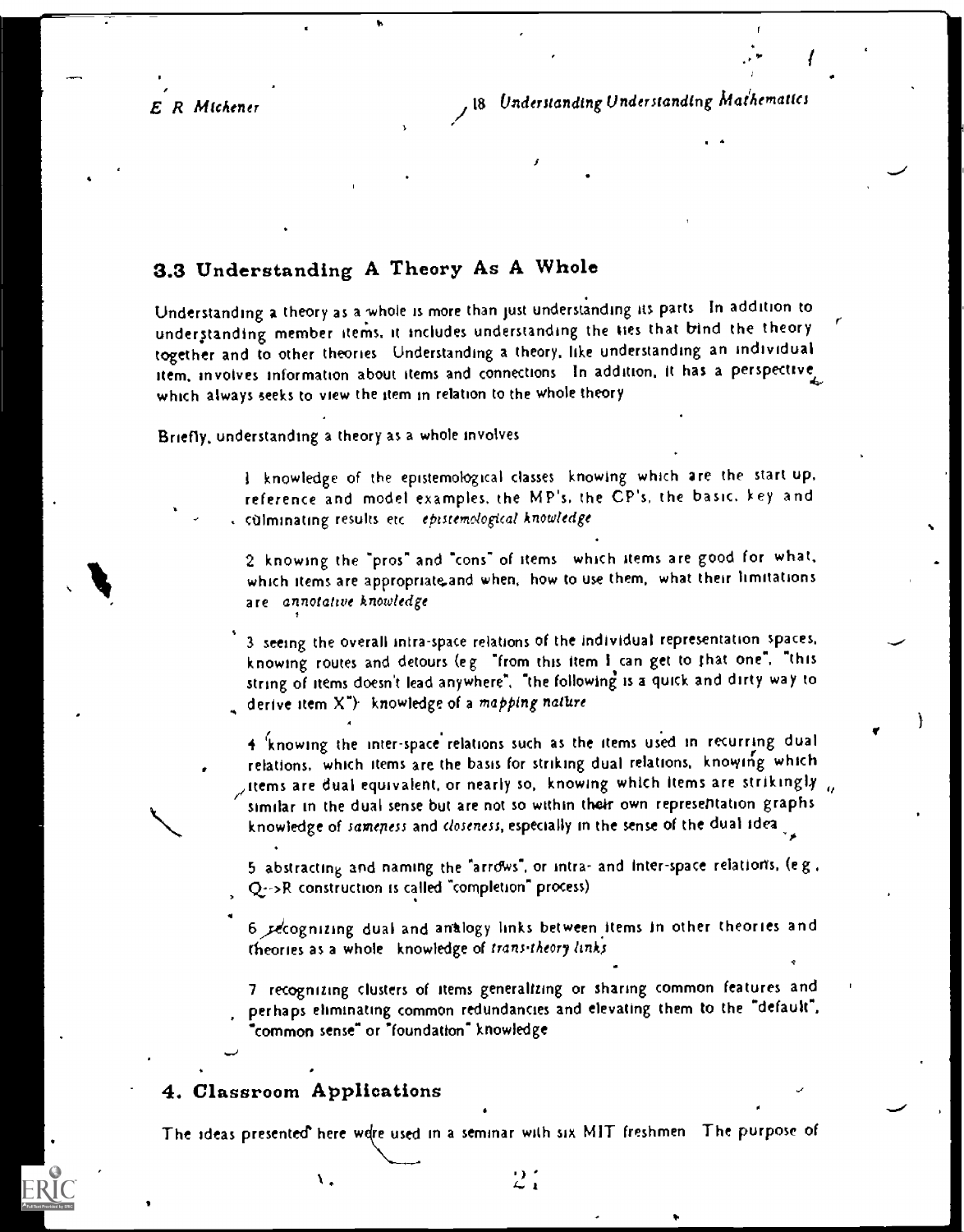this seminar was two-fold (I) to teach and explore the rich theory of efgenvalues (e.g., the perturbation and location of eigenvalue theorems such as found in Ortega's book (13)), and (2) to make young mathematicians aware of the ingredients and processes involved in understanding mathematics

The epistemological and corganizational ideas seemed, natural to the students, especially in discussions in which the students worked out their ideas about keeping (rack of what they knew and wanted to know They essentially asked for a representation that included examples, results and definitions, with orderings, and cross-space, ie, dual, connections These ideas were also a source of homework problems For instance, a standard type of problem in the seminar was

#### List the dual Items for a given item

Another was

Ó.

### Tell everything you can about this item

After the discussion on representation <sup>4</sup> the students were asked as a homework assignment to map out the knowledge domain of the seminar according to our representation scheme, about a month later, they were asked to update their representations In the seminar we all workgd together to meld our representations While there were some lively debates on how to weave an item into the representation, these sessions always seemed to benefit the students by making them aware of larger issues of how the 'subject hung together Thus the organizational process, itself, proved very helpful for developing understanding

Another type of problem which they enjoyed involved the comparison of theorems addressing a similar topic (e g , the location of eigenvalues In the Gerschgorin'Circle, Symmetric Perturbation, and Hoffman-Wielandt Theorems [13, Chapter 3])

 $2\mathcal{Z}$ 

<sup>&</sup>lt;sup>4</sup> After about a month the students wanted to review and catalogue what had thus far been covered in the seminar At first they attempted to Ilsi all the items in chronological order. Next, they aplit this Ilsi Into two Ilsia (definitions and theorems) and thin a third (examples) - they tried to order these according to when Items occurred This they found unxatisfactory since items came up more than once and chronology seemed to have very little to dq with anything. Next they re-ordered results according to what we here have called 'logical aupport' and esamples. by a mixture of chronotory and increasing complexity concepts remained in chronological order (which was easentially this anthor s pedagogical order) This author then bold them about directed graphs and litres and with a little prompting they adopted the three fepreseniation graphs of this paper. They were then happily proceeding to organize everything this way in three colors of chalk when one of the students jumped up grabhed, another color chalk and rounding his fist on the blackboard said But that a not elf there la each of these results should be connected to some examples and definitions. And so entered the dual idea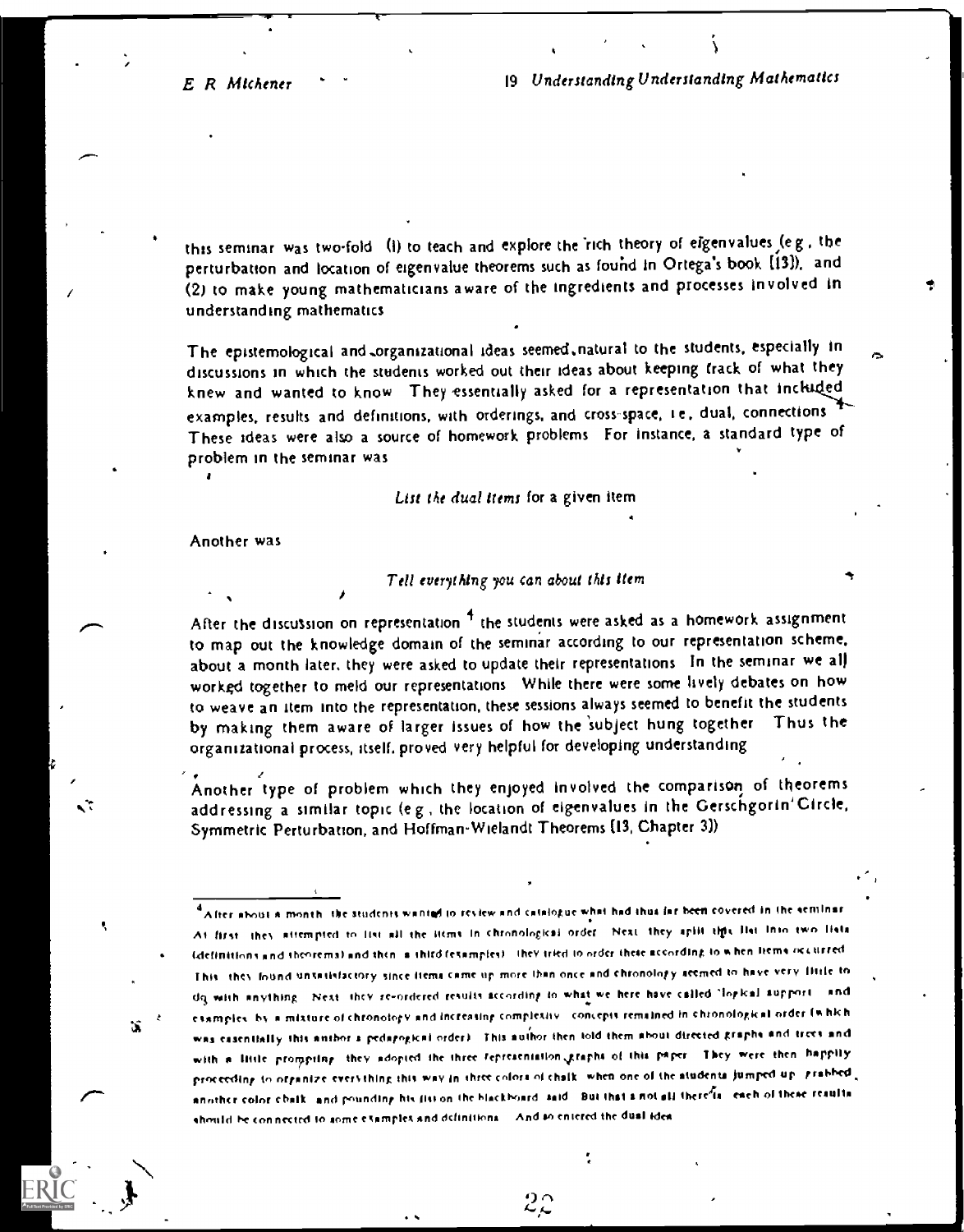4

5

t

E R Michener 20 Understanding Understanding Mathematics 1986.

44....

 $\overline{\phantom{0}}$ 

 $\mathbf{P}$  and  $\mathbf{P}$ 

### Which theorem is easiest to use, and when? Which provides the best results, and when? Cook up at least three  $(2X2$  or  $3X3)$  examples to illustrate your answers

Most students used reference'examples (e g , the identity, Basic IS) and model examples (e g , diagonal. upper thangular) in their answers Together we investigated more complicated matrices with less simple entries (eg, non-symmetric matrices, matrices with entries of t's and 10<sup>-1</sup>'s, the Hilbert matrix)

In general, the students displayed a level of mathematical maturity that one would be happy to see in advanced students They became excellent question askers and idea generators, discussions often left the areas of the author's expertise and entered areas where all were on "hands and knees" together In short, they became active

### 4.1 A Theorem Proving Anecdote

Even though the emphasis of this course was not on proving theorems but on understanding them, the following anecdote shows how natural some of the ideas of this paper were to them One of the students. ken, requested that we prove the Cayley Hamilton Theorem tCHT) which-states that every matrix A satisfies its own characteristic polynomial,  $det(A<sub>1</sub>AI)=0$  . The students agreed to try to find a proof, but they did not want to work out a purely computational proof involving manipulation of 2x2 and then 3x3 matrices with an induction argument for the general case Also, we did not want to become involved in considerations of the "minimal polynomial" and its attendant. algebra The following is a nearly verbatim report of the dialogue that ensued when the students were asked to suggest a plan of attack

...

JOHN The theorem is certainly true for the identity matrix

DAVID. Check Further if the CHT is true in general, it must be true for diagonal matrices Right?

ERM Right

JOHN That case is easy

1..

DAVID OK So now we should be able to show it's true for diagonalizable matrices, by using the similarity transform  $S<sup>T</sup>DS$ , on diagonal matrices and hoping that the algebra goes away

 $\frac{1}{2}$ 

 $f(x) = \frac{1}{2} \int_{0}^{1} \frac{1}{x^2} \, dx$ 

4

KEN So?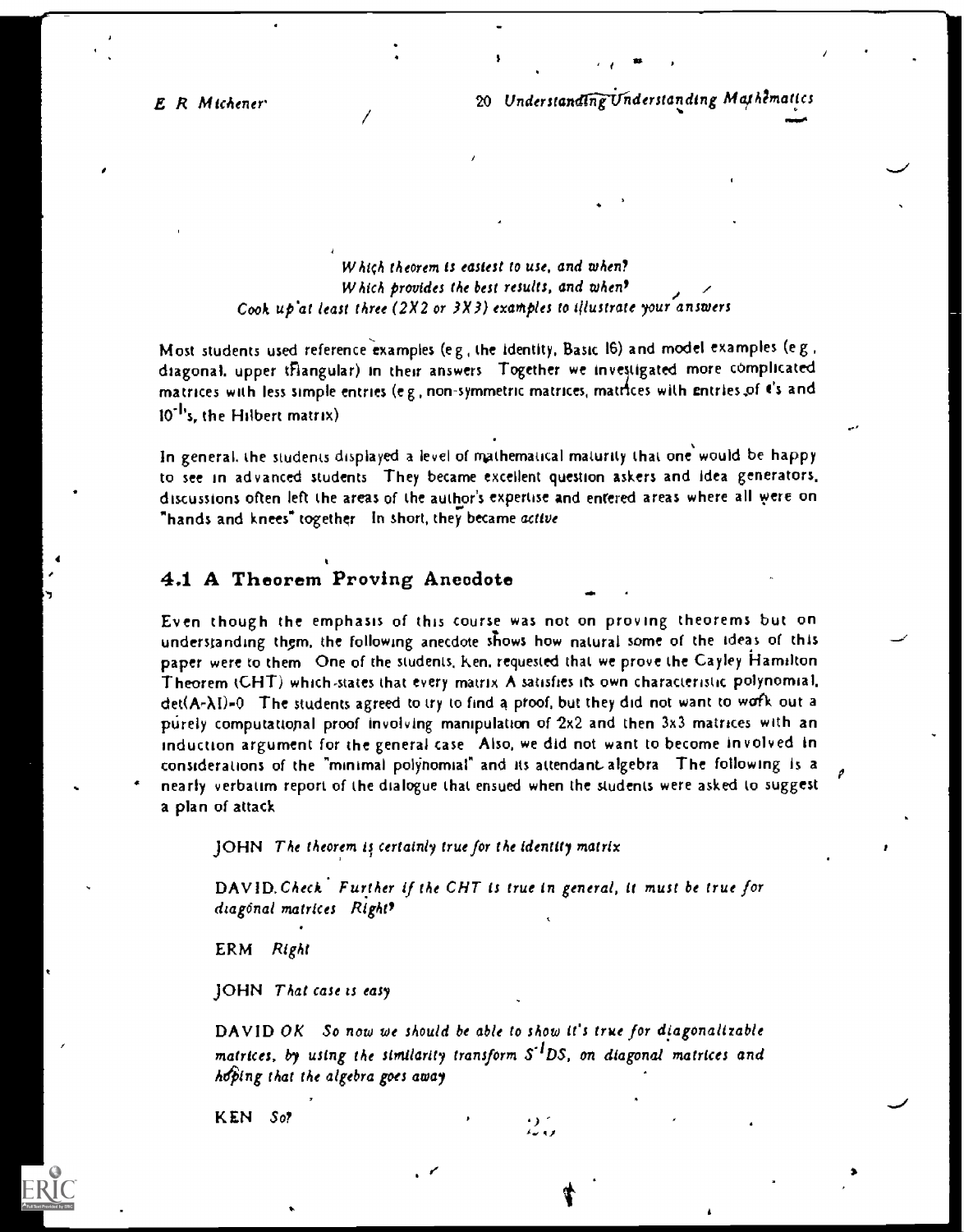E R Michener

/

DAVID So, then maybe we can get the general case by doing the same thing on upper triangular matrices and using the fact, i.e., the Jordan Normal Form Theorem, which we haven't proved, but know about and all believe, that all matrices, are similar to upper triangular matrices with their eigenvalues on the main diagonal

KEN That sounds good to me

tii

JOHN Does all the algebra come out right?

ER M Let's try it and see

And so we developed David's plan by establishing the theorem in the upper triangular case ((25 p 224) gives an approach to this) and it did indeed lead to a proof of the theorem `There are several noteworthy features about this episode (I) the line of reasoning parallels exactly the direction of constructional derivation of one branch of the examples graph we built Identity --> Diagonal --> Upper Triangular, (2) they strongly used reference and model examples teg, identity, diagonal and upper triangular matrices) of the eigenanalysis domain, (3) the whole interchange was completely spontaneous and took but a minute The rest of the seminar was truly amazed at the speed at which David formulated his plan, and also how pretty it was David commented that it seemed the "obvious" thing to do Ken chose to write about this theorem, its proof and the Importance of examples as his term paper

### 4.2 Some Commdnts on Problem Solving

During the semester, the students met to work on some selected problems in a one on-one manner The ground rules were that these sessions were not tests, they could look up anything they wanted in our notes and references, they could always ask for suggestions and advice, there were no time constraints, and if possible, they would try to think out loud while they worked

All the sessions were tape-recorded The problems ranged in difficulty and style from standard questions with a stated goal, such as

Show that the possible eigenvalues of an involution  $(U^2-1)$  are  $+1$  and  $+1$ 

07

 $\mathbf{r}$ 

.....0....

Give a counter-example to show that interchanging rows of a matrix does not leave its elgenvalues unchanged

to more vaguely-posed problems, such as

.,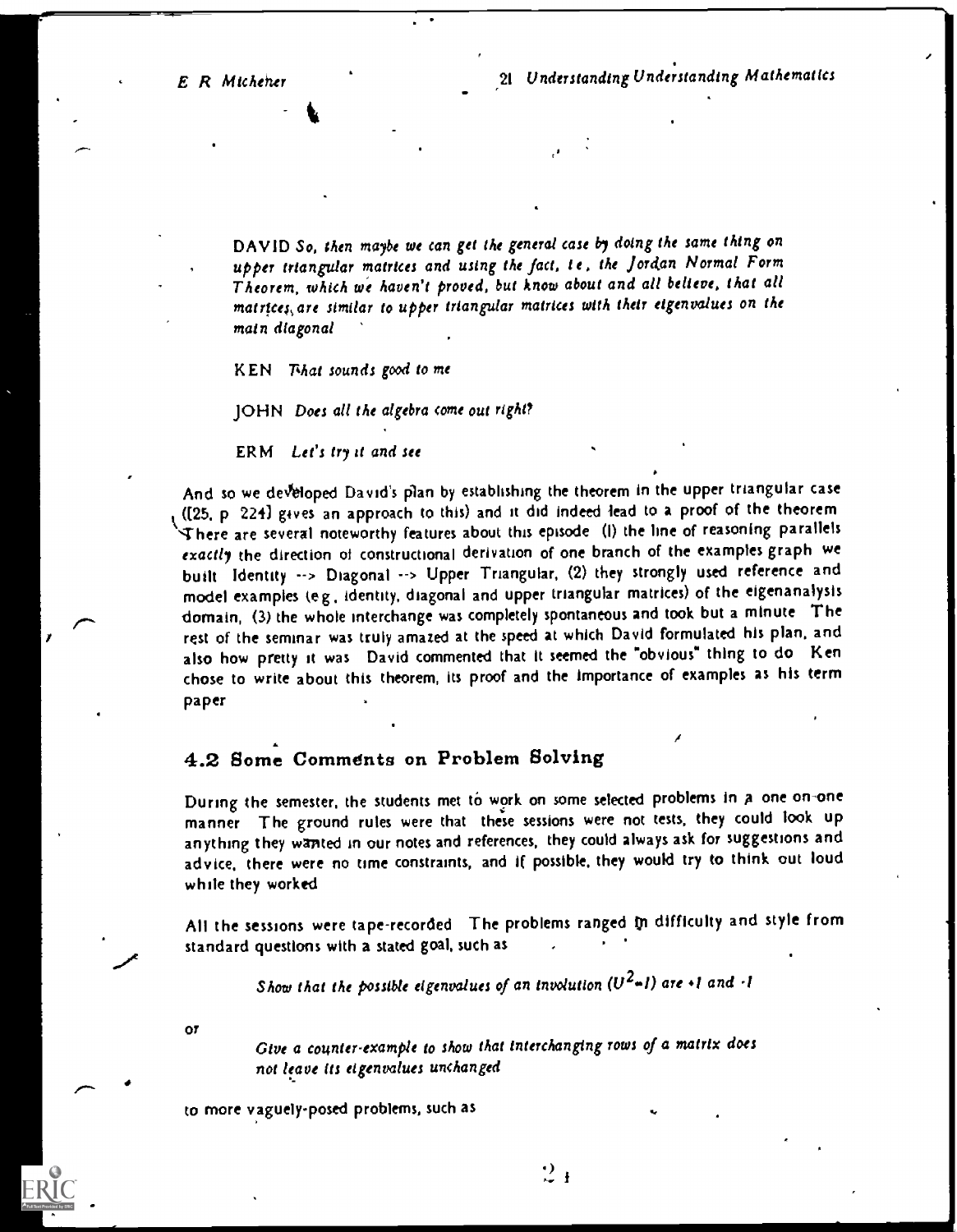What can you say about the spectrum of a permutation matrix?

 $\blacksquare$ 

tD bonus their answers were very complete Most all of the students handled the first question by using the declara live definition for "etgenvalue" All the students answered the second question by examining the reference collection of the "Basic 16" Most attacked the third question by examining the 2X2 cases to form a preliminary conjecture-and then some of the 3X3 cases to-test and reffne it. not all started out this way, but those that tried to attack the problem through more general arguments found they could not get a handle on the problem and thus followed the heuristic of examining the two dimensional case To this author's delight they handled these problems with great poise and enthusiasm They were, for the most part, completely undaunted by the fact that they had to decide how to attack the open-ended problems. As a

### 5. Understanding Mathematics

Understanding mathematics Is a process that can be understood and to some extent taught In our view of understanding, a good part of the process is concerned with building and enriching a knowledge base This Includes creating associations of many kinds as well as items It also involves differentiating between various kinds of items according to their function in acquiring knowledge. familiarity, and expertise

In summary, some of the ingredients of the process of understanding mathematics are-

I Knowledge of items and relations general types such as the item/relation pairs of the three representation spaces and dual relations, as well as particular ones such as generalization and specialization,

2 General strategic or control knowledge such as knowing to restrict the situation under consideration to the particular case of an example, such as a reference example, in particular, restricting the situation under consideration to the case of an example of known generality, such as a model example, analysing how things /work, and then lifting back up, knowing to fool around with examples, especially reference or models, when out of Ideas, knowing to perturb statements and settings,

3 Meta knowledge such as knowing to keep one's eyes open for items of special note such as models, references, MP's, etc, and knowing that keeping track of links by mapping out one's knowledge base (at least thinking about trying to do this) can be a useful not only to-keep track of what one knows but to build global understanding,

4 Epistemological knowledge knowing that certain items serye particular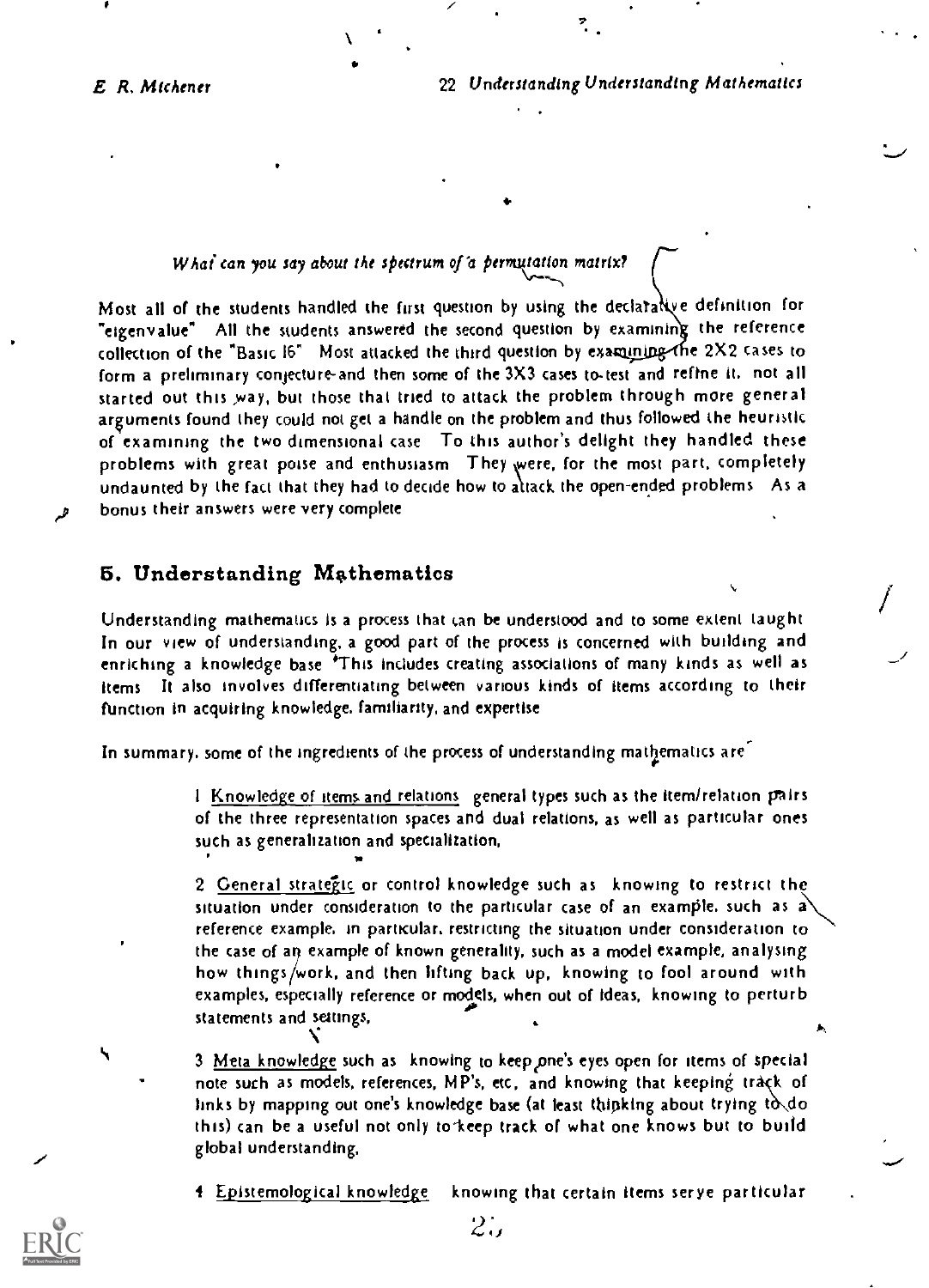ERIC

ti

functions in understanding, and that some ideas and processes, such as the "group" idea [i] or the "divide and conquer" technique [ii] are very general and pervasive through all of mathematics

5 Representational knowledge of knowing how to organize and keep track of what one knows such as through maps and networks of items-and relations, and through representation schemes, such as frameworks for individual items

Thus, to understand an item of a theory fully, one must be able to examine it at different levels of detail and from several points of view, follow infra-space and inter-space associations, perturb and fiddle with items, and survey the overall topography of the spaces individually and together, and link them with other theories. In short, to achieve a deep sense of understanding one must have established many links of all kinds

20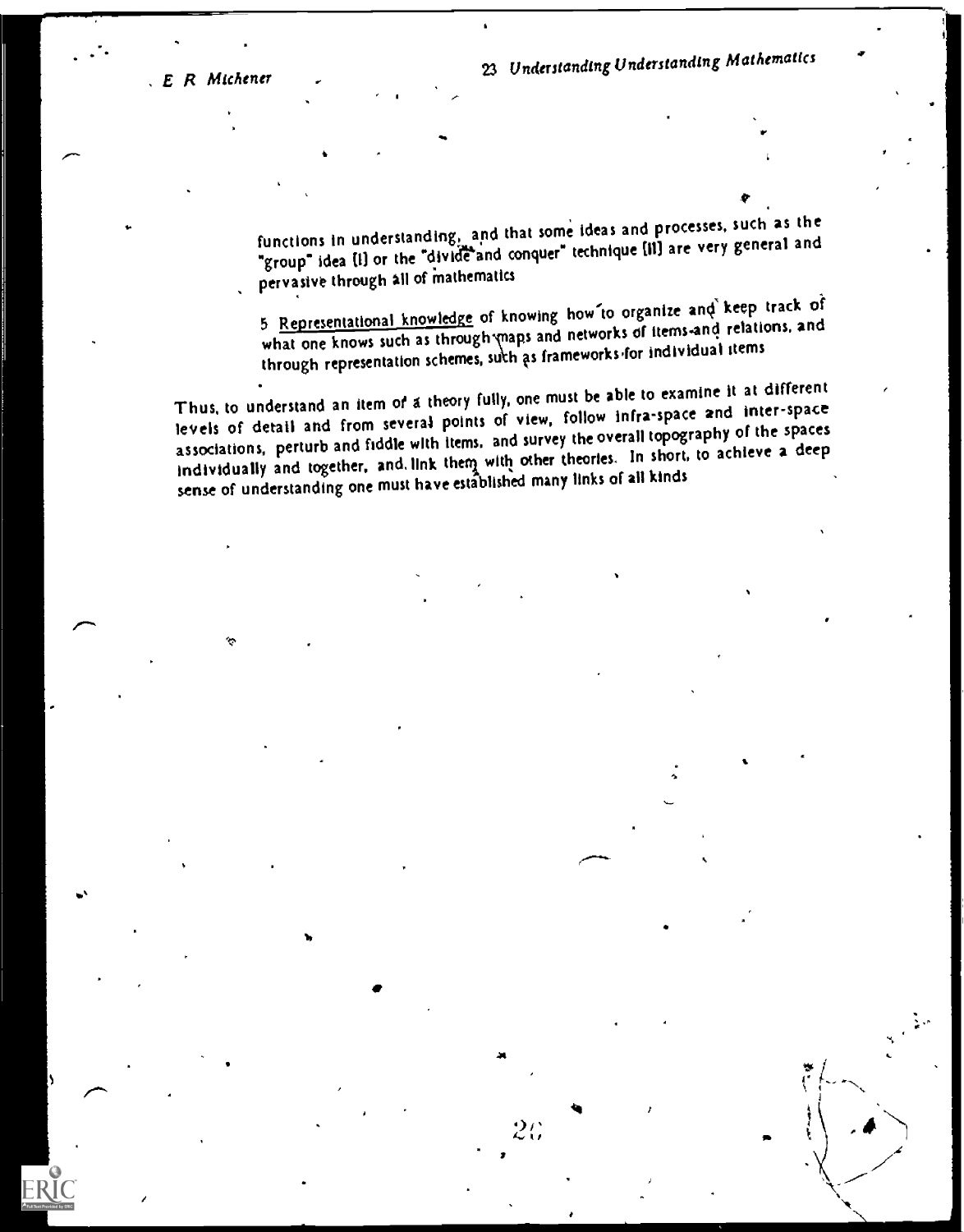$\sim$ 

 $\mathcal{L}(\mathcal{L})$ 

 $\overline{a}$ 

vr#

el

\*

 $E$  R. Michener . 24 Understanding Understanding Mathematics

 $\mathbf{r}$  ,  $\mathbf{r}$ 

 $\mathbf{A}$  , and  $\mathbf{A}$ 

 $\mathcal{L} = \frac{1}{\sqrt{2}} \sum_{i=1}^{n} \frac{1}{i} \sum_{j=1}^{n} \frac{1}{j} \sum_{j=1}^{n} \frac{1}{j} \sum_{j=1}^{n} \frac{1}{j} \sum_{j=1}^{n} \frac{1}{j} \sum_{j=1}^{n} \frac{1}{j} \sum_{j=1}^{n} \frac{1}{j} \sum_{j=1}^{n} \frac{1}{j} \sum_{j=1}^{n} \frac{1}{j} \sum_{j=1}^{n} \frac{1}{j} \sum_{j=1}^{n} \frac{1}{j} \sum_{j=1}^{n} \frac{1}{j$ 

. Since the same in the same in the same in the same in the same in the same in the same in the same in the same in the same in the same in the same in the same in the same in the same in the same in the same in the same

. ....el

 $\sim$  .

ot

'".....

.r

..........

A Service State

4

P'

 $\epsilon$ 

### References

- 1U Bourbaki, N, -Pile Architecture of Mathematics' The American Mathematical Monthly, Vol 57 (1950), pp 221-232
	- [2] Eilenberg, S, and  $N$  Steenrod, Foundations of Algebraic Topology Princeton University Press; New Jersey, 1973

[3] Freudenthal, H, Mathematits as an Educational Task Reidel, Holland, 1973

- e and the second the second term of the second term of the second term of the second of the second of the Second Second Second Seconds (4) Gelbaum, B R . and J Olmstead, Counterexamples in Analysis Holden Day, California, <sup>1964</sup> , I'
- [5] Goldstein, I P., "The Genetic Graph" Proceedings Second National Conterence of Canadian Society for Computational Studies of Intelligence, 1978

[6] Halmos, P R, Finite-Dimensional Vector Spaces  $\overline{D}$  Van Nostrand, New Jersey, 1942

[7] Hoffman, K M, Analysis in Euclidean Space Prentice-Hall, New Jersey, 1975

[8] Ireland, K , and M 1 Rosen, Elements of Number Theory Bogden and Quigley, New York, 1972

[9] Jans, J P , Rings and Homology Holt, Rinehart and Winston, New York, 1964

- [10] Lakatos, I, Proofs and Refutations, British Journal for the Philosophy of Science, Vol 19, May 1963, No 3 Also published by Cambridge University Press, London, 1976
- 40.." , .0 (111 Michener, E R , Epistemoogy, Representation, Undekstanding and Interactive Exploration of Mathematical Theories Doctoral dissertation MIT Department of Mathematics, 1977
- [12] Michener, E. R., The Synature of Mathematical Knowledge.. Technical Report. MIT \*Artificial Intelligence Laboratory, forthcoming

[13] Ortega., J. M., Numerical Analysts A Second Course Academic Press, New York, 1972  $\bullet_p$ ,  $\bullet_{p}$ ,  $\bullet_{p}$ [14] Piaget, J Genetic Epistemology W W Norton and Company, New York, 1970

[15] Poincare, H, Foundations of Science The Science Press, New York, 1929

 $\boldsymbol{x}$ 

[16] Polya, G, How To Solve It Second Edition, Princeton University Press, New Jersey, 1973 . The set of  $\overline{a}$  is the set of  $\overline{a}$ .